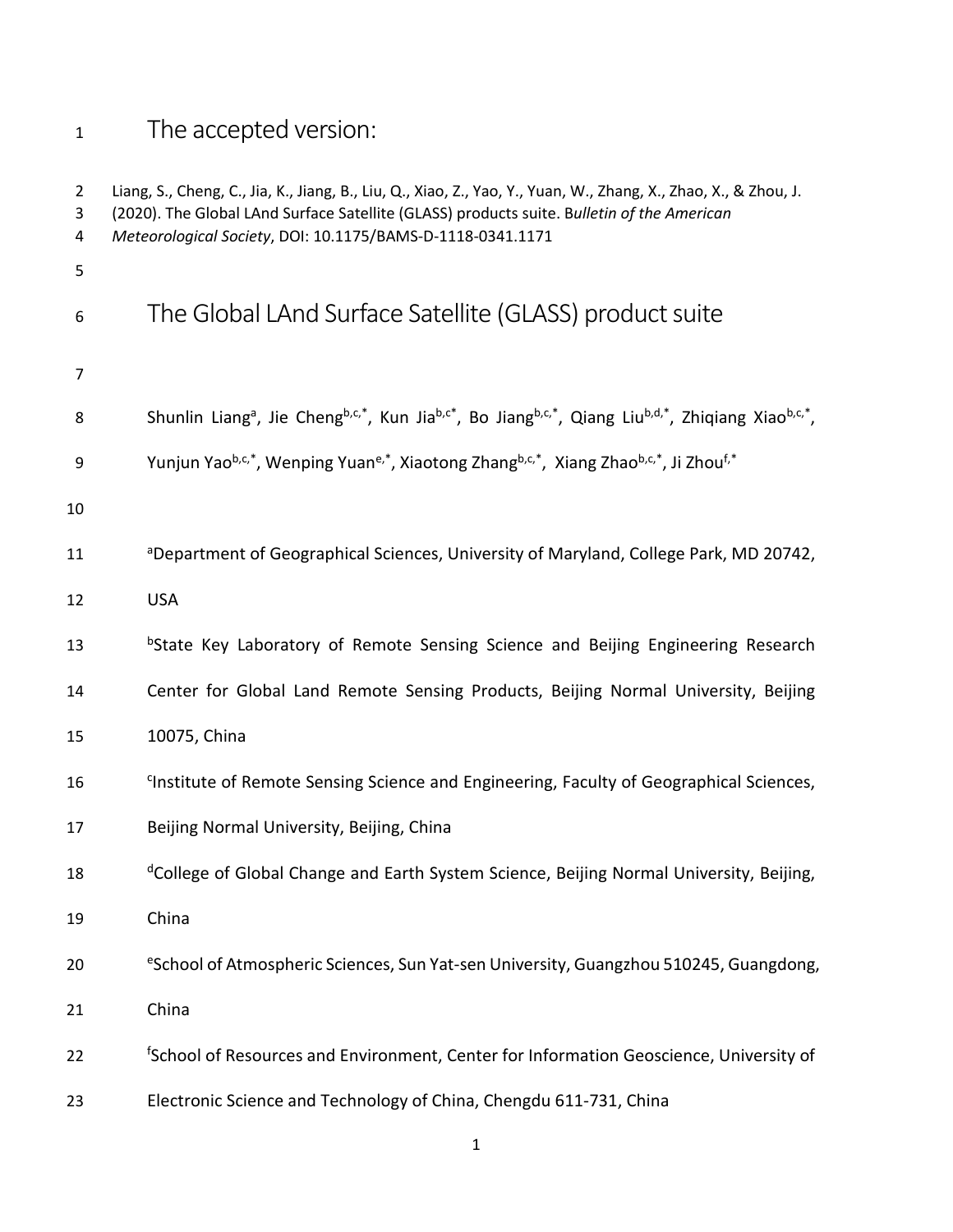- 24 \*joint 2<sup>nd</sup> co-authors, equally contributed to this paper
- 
- *Corresponding author address:* Department of Geographical Sciences, University of Maryland,
- College Park, MD 20742, USA. Email: sliang@umd.edu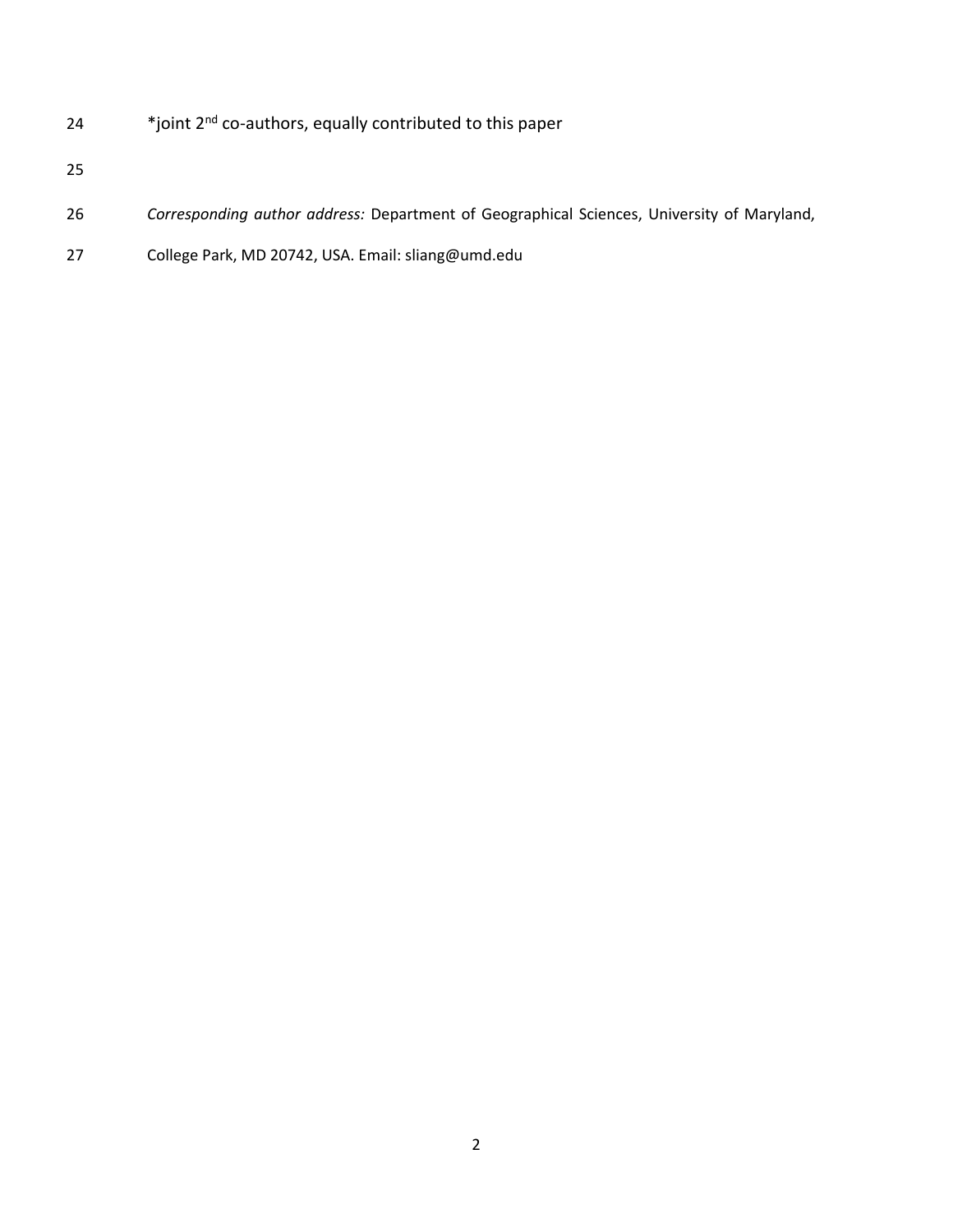**Capsule**: Overview of the 12 Global LAnd Surface Satellite (GLASS) products that encompass surface radiation and vegetation variables with long-term time series (from 1981 or 2000 to the present), high resolutions (500 m, 1 km and 0.05°), and high qualities and accuracies

# **Abstract**

 The Global LAnd Surface Satellite (GLASS) product suite currently contains 12 products, including leaf area index, fraction of absorbed photosynthetically active radiation, fraction of green vegetation coverage, gross primary production, broadband albedo, broadband longwave emissivity, downward shortwave radiation and photosynthetically active radiation, land surface temperature, downward and upwelling thermal radiation, all-wave net radiation, and evapotranspiration. These products are generated from the Advanced Very-High-Resolution Radiometer and Moderate Resolution Imaging Spectroradiometer satellite data. Their unique features include long-term temporal coverage (many from 1981 to the present), high spatial resolutions of the surface radiation products (1 km and 0.05°), spatial continuities without missing pixels, and high quality and accuracy based on extensive validation using in situ measurements and inter- comparisons with other existing satellite products. Moreover, the GLASS products are based on robust algorithms that have been published in peer-reviewed literature. Herein, we provide an overview of the algorithm development, product characteristics, and some preliminary applications of these products. We also describe the next steps, such as improving the existing GLASS products, generating more climate data records (CDRs),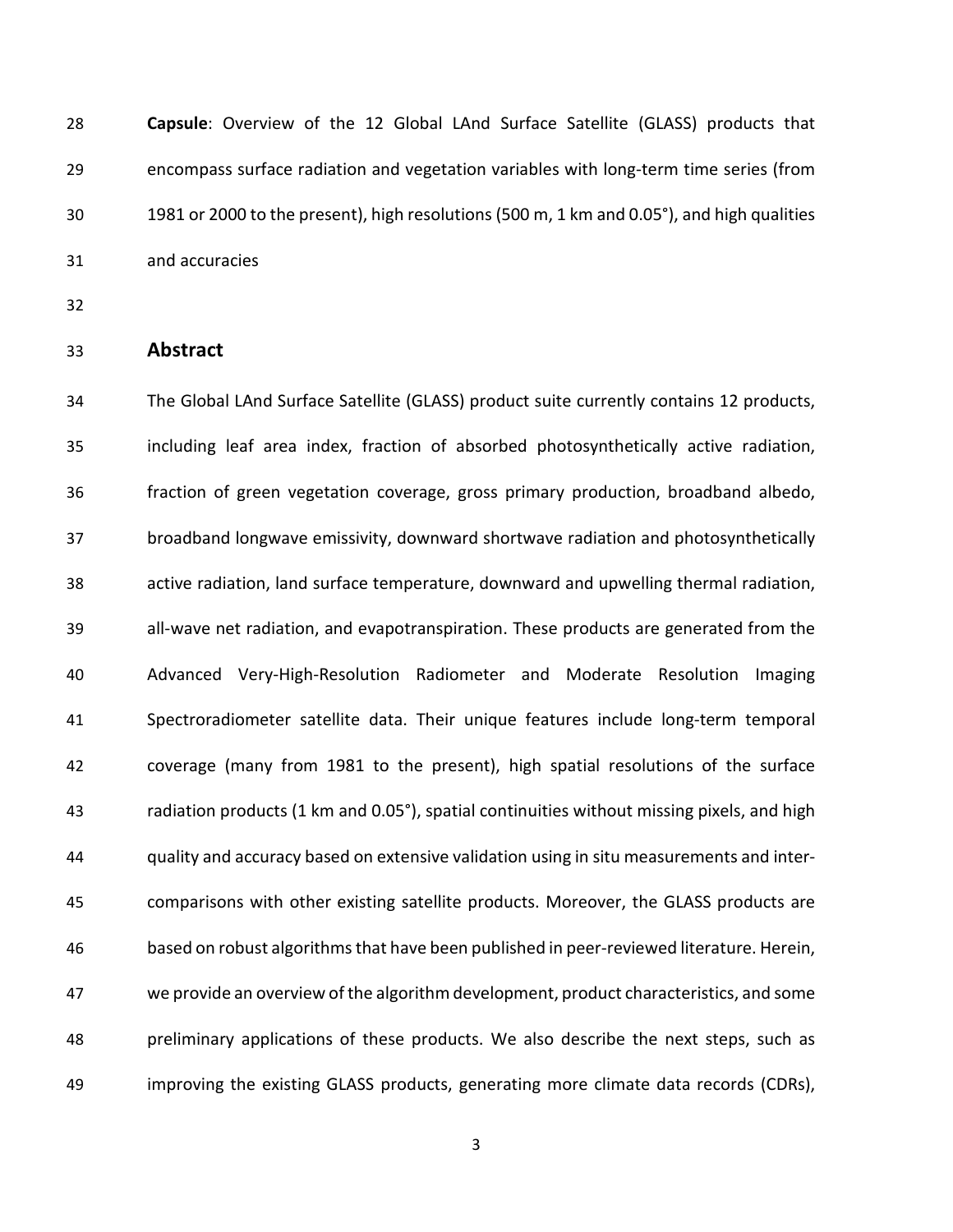- broadening product dissemination, and fostering their wider utilization. The GLASS
- products are freely available to the public.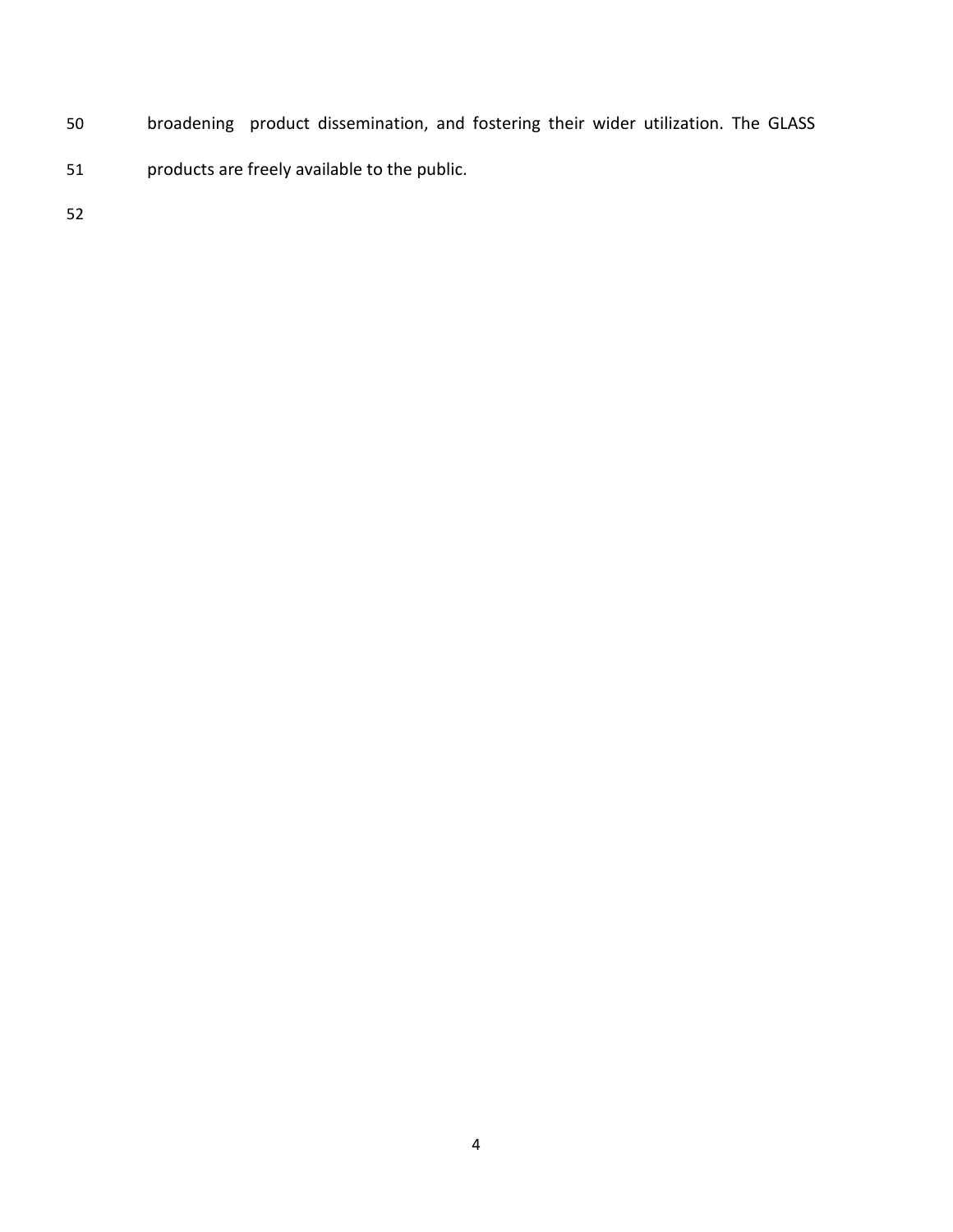#### 1. Introduction

 The world is currently confronted with historically unprecedented environmental challenges, particularly those related to climate change. To better understand, monitor, and predict those changes, researchers need access to high-quality satellite products of different bio- and geo-physical variables. Though several international space agencies produce high-level land products from different satellite observations, a major limitation of these products is their short temporal coverages, due to the fact that they are usually generated from observations made by a specific satellite sensor that has a limited life span. The remote sensing community has started to use the satellite data to generate climate data records (CDRs) of the essential climate variables (ECVs) defined by the Global Climate Observing System (GCOS 2016), where CDRs are defined as time series of measurements with sufficient length, consistency, and continuity to determine climate variability and changes (NRC 2004). However, not many land CDRs are currently available to the public, and more efforts to produce these land CDRs are critically needed.

 Production of the Global LAnd Surface Satellite (GLASS) product suite began in 2009 with five initial products (Liang et al. 2013a; Liang et al. 2013b), and continued development has led to more than a dozen products with improved accuracies and qualities over 71 previous versions of the same products as well as other comparable products. Currently, 12 of these products are officially released. The GLASS products are primarily based on NASA's Advanced Very-High-Resolution Radiometer (AVHRR) long-term data record (LTDR) (https://ltdr.modaps.eosdis.nasa.gov) and Moderate Resolution Imaging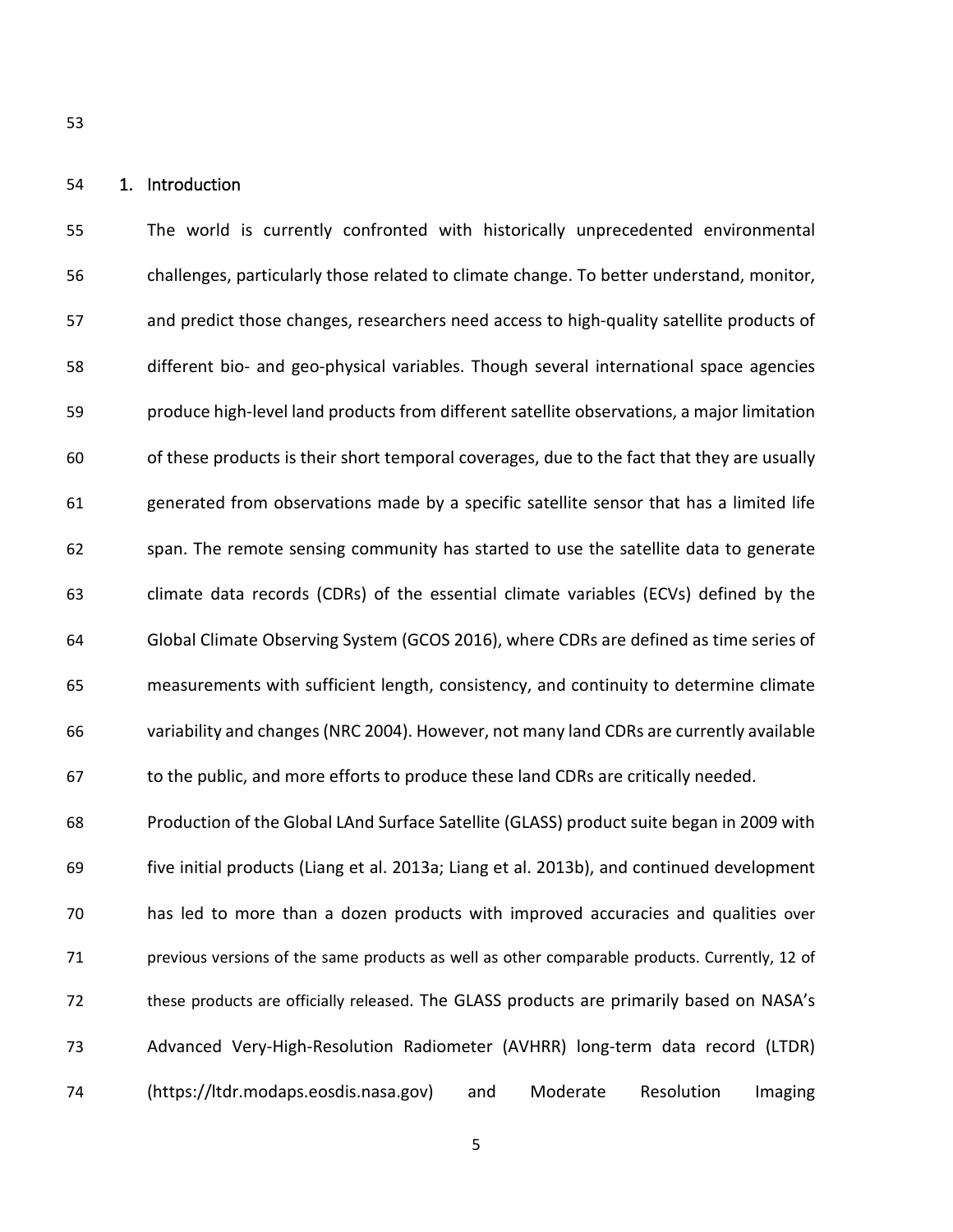Spectroradiometer (MODIS) data, in conjunction with other satellite data and ancillary information.

 The characteristics of the 12 GLASS products (version 4), several of which correspond to ECVs, are outlined in Table 1. Compared to other existing satellite products, the GLASS products have several unique features: 1) the new products are not available from other sources (e.g., longwave broadband emissivity from both AVHRR and MODIS; downward longwave radiation from MODIS); 2) long-term time series data (many products span from 1981 to the present); 3) high spatial resolutions of the surface radiation products 84 (1 km or 0.05°), which are much finer than other commonly used products ( $\geq$  100 km), 85 such as the gridded Clouds and the Earth's Radiant Energy System (CERES) products (1°) and the Global Energy and Water Exchanges (GEWEX) surface radiation budget (SRB) products (280 km); 4) spatial continuities with no data gaps; and 5) higher accuracies and temporal consistencies based on direct validation using in situ measurements and product inter-comparisons.

 Algorithm development is critical for generating satellite products. The algorithms for the current version of the GLASS products are provided in each of the following sections, and additional details regarding comparisons with other algorithms can be found in a recent book (Liang and Wang 2019).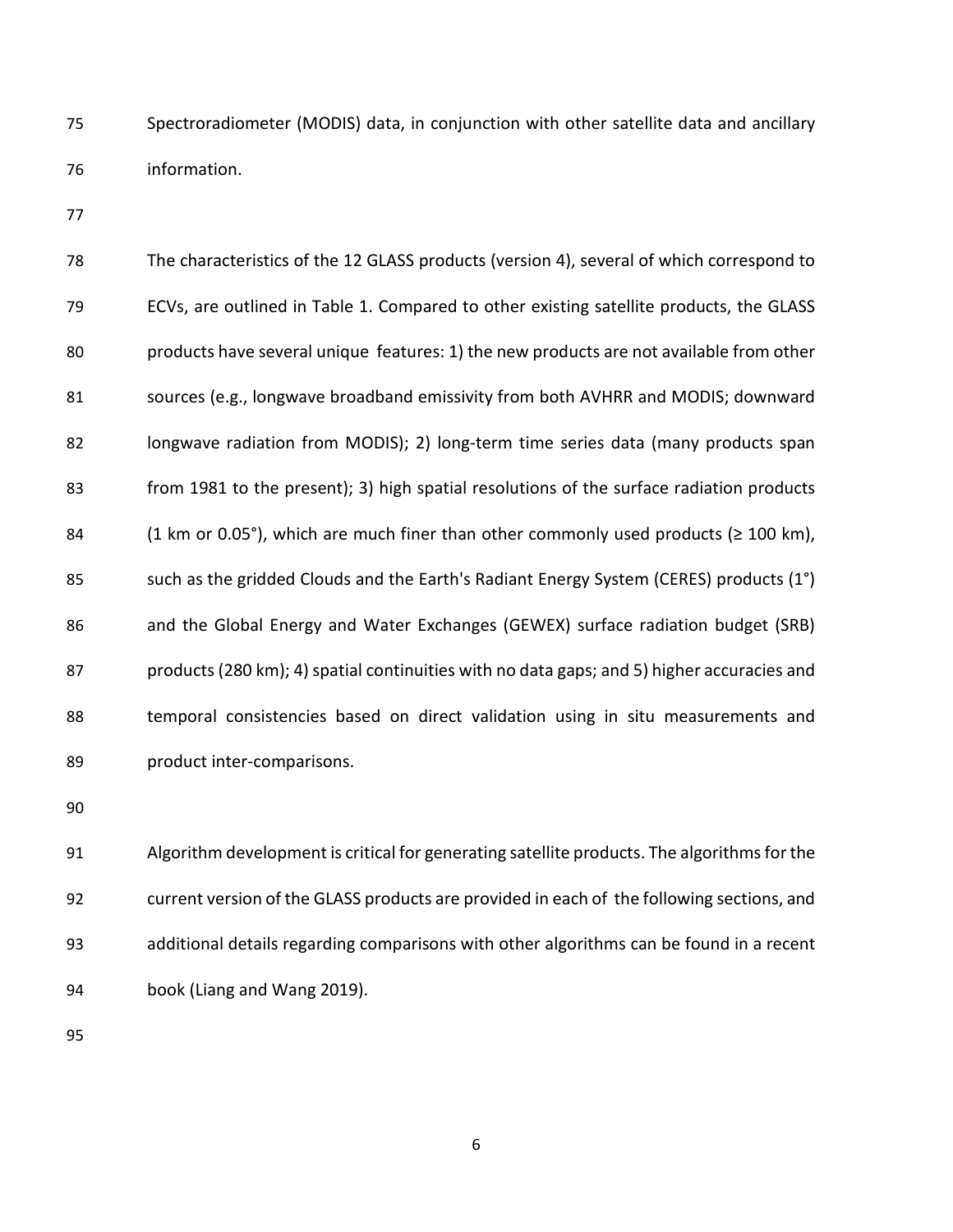The GLASS products have recently been used for different applications . To facilitate more extensive utilization of these products by the broader community, this paper provides an overview of the GLASS products' characteristics, inversion algorithms, validation results and some preliminary applications. On-going activities focused on expanding and enhancing the GLASS products are also described.

# 2. Algorithm development, Product characteristics, and Applications

2.1 Leaf area index (LAI)

 Conceptually, there are both true LAI and effective LAI. True LAI is defined as half of the total green leaf area per unit of horizontal ground surface area, while the effective LAI is the true LAI multiplied by the clumping index that quantifies the level of foliage grouping within distinct canopy structures relative to a random distribution (He et al. 2012). True LAI has been widely used by most models (Myneni et al., 2002).

 The GLASS LAI product represents the true LAI that is generated using general regression neural networks (GRNNs) that are trained using the integrated satellite LAI time-series and the MODIS surface reflectance data (Xiao et al. 2014) or the AVHRR surface reflectance data (Xiao et al. 2016c). The LAI time series integrates the MODIS (Myneni et al. 2002) and the Carbon cYcle and Change in Land Observational Products from an Ensemble of Satellites (CYCLOPES) (Baret et al. 2007) LAI products. Unlike existing neural network methods that use only satellite data acquired at a specific time to retrieve the LAI, the GLASS LAI algorithm uses pre-processed reflectance data from an entire year to 117 train the GRNNs and to estimate the one year LAI profile for each pixel since it is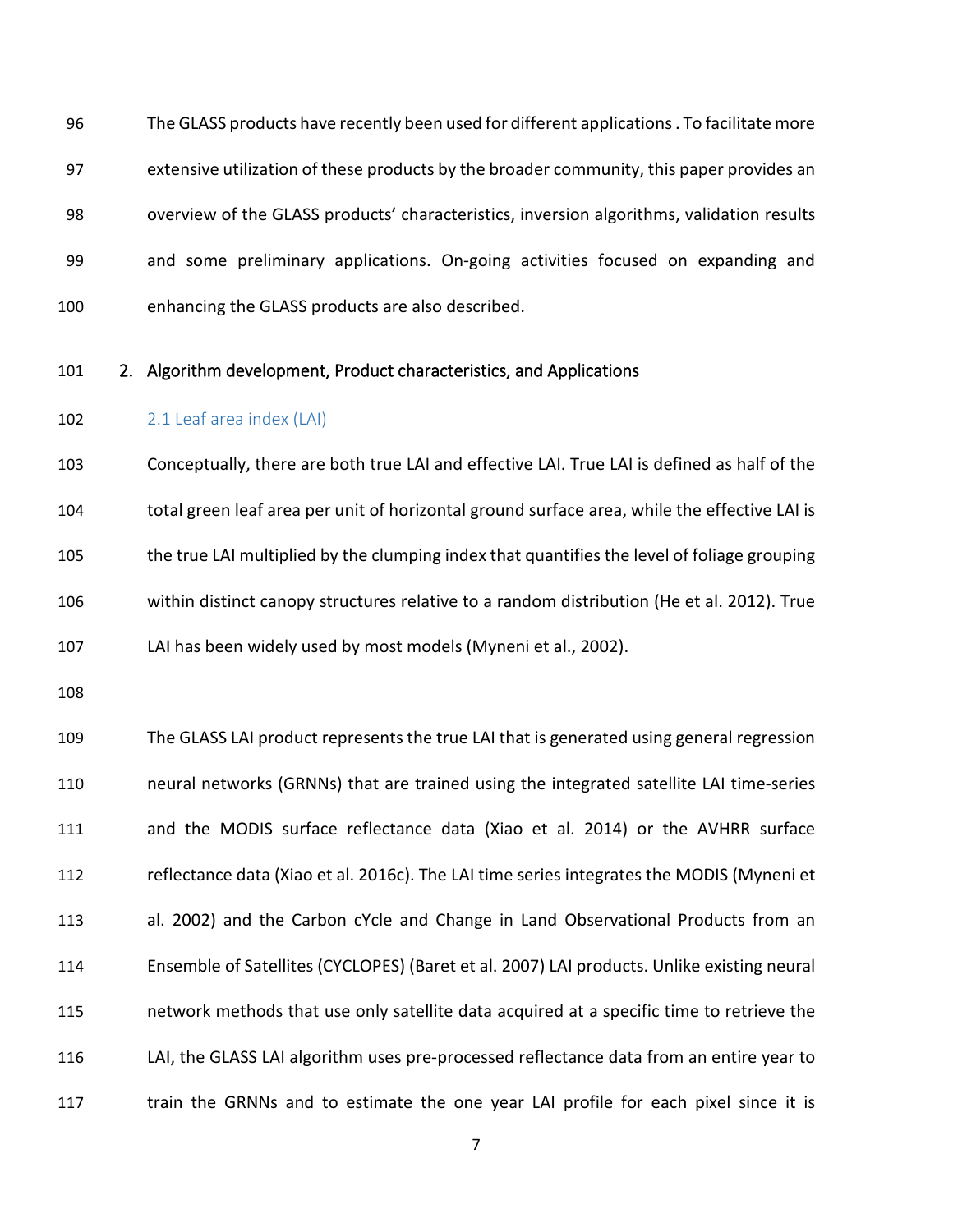advantageous to use a surface reflectance time series rather than an individual reflectance value. Furthermore, the surface reflectance data from atmospheric correction is frequently contaminated by clouds, so pre-processing the surface reflectance data is an essential step in eliminating the impacts of this "noise". Different algorithms have been developed to generate temporally continuous and smoothed surface reflectance time series (Tang et al. 2013; Xiao et al. 2015a; Xiao et al. 2017b). Our experiences reveal that effective pre-processing techniques need to be employed to produce a high-quality LAI product.

 Compared to other long-term LAI products, the GLASS LAI product has been shown to have higher quality and accuracy (Xiao et al. 2017a). Independent direct validation has 129 also demonstrated that the GLASS LAI product exhibits the best accuracy, with  $R^2 = 0.70$ 130 and root-mean-square error (RMSE) = 0.96 globally and  $R^2$  = 0.94 and RMSE = 0.61 over China (Li et al. 2018b). Another independent validation study also showed that the GLASS LAI product has the lowest uncertainty, followed by GEOV1 (the first version of Geoland2 satellite products) and MODIS for all the biome types tested (Xu et al. 2018). The high quality of the GLASS LAI product is characterized by its spatial and temporal continunity (no gaps or missing values), temporal stability, and representation of vegetation phenology.

 Additionally the GLASS LAI products have been utilized to estimate other variables from satellite data, such as calculating the fraction of absorbed photosynthetically active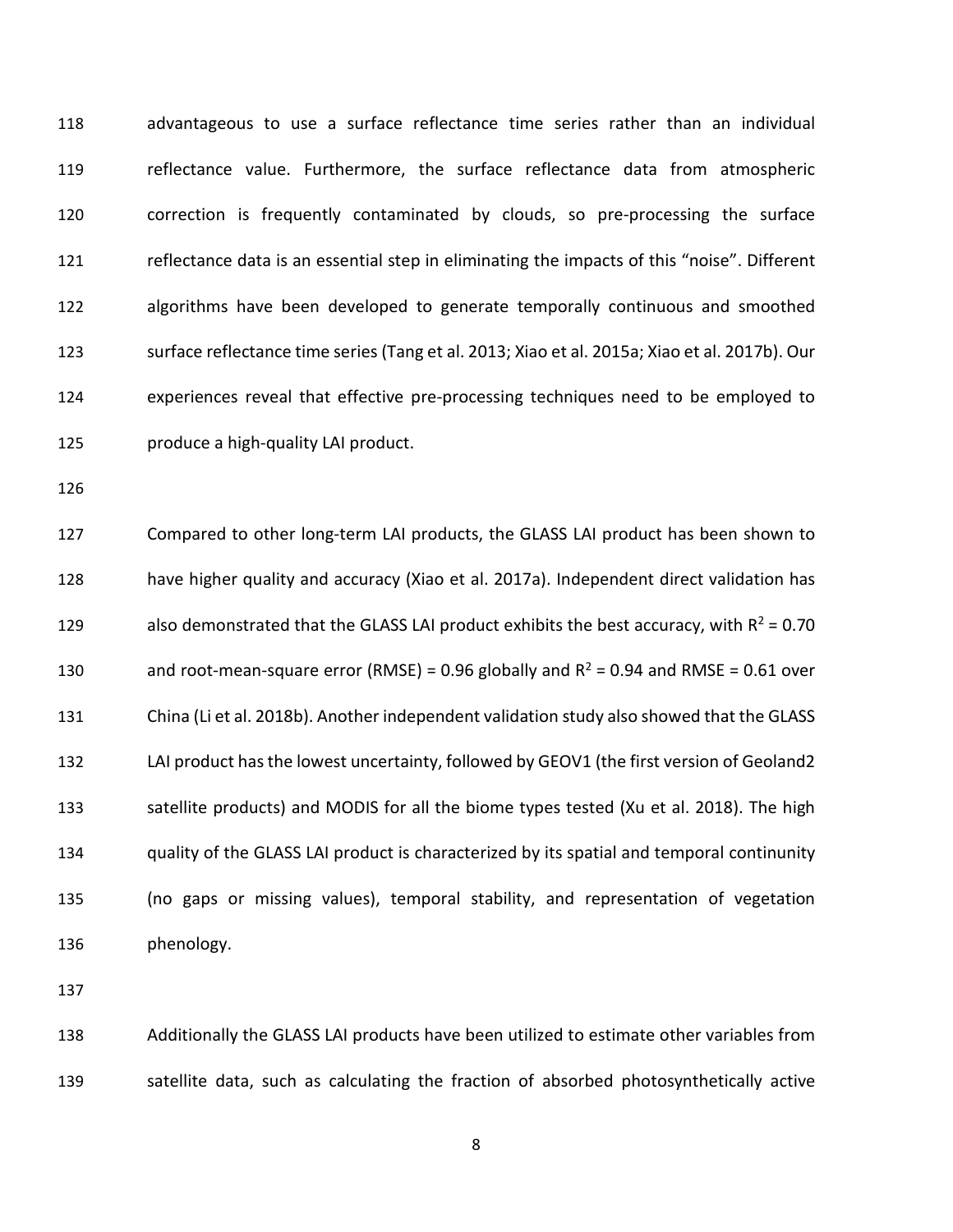radiation (FAPAR) (Xiao et al. 2016b; Xiao et al. 2015b), fraction of vegetation coverage (Xiao et al. 2016a), broadband emissivity (BBE) over vegetated surfaces (Cheng et al. 2016; Meng et al. 2017), gross primary production (GPP) (Liu et al. 2018; Liu et al. 2015; Tian et al. 2017) and evapotranspiration (ET) (Sun et al. 2016; Tian et al. 2015), mapping wall-to- wall vegetation height in China (Huang et al. 2017), generating regional phenology (Wang et al. 2017c), detecting forest disturbances (Wang et al. 2017a), and characterizing the ecosystem dynamics within a watershed that has complex topography (Liu et al. 2017). A recently developed remote sensing data assimilation framework has also used the GLASS LAI product to simultaneously estimate a group of atmospheric and land surface parameters (Ma et al. 2017a; Ma et al. 2017b; Ma et al. 2018; Shi et al. 2016; Shi et al. 2017; Xiao et al. 2015c).

 The GLASS LAI products have also been used to drive various process-oriented models, such as the Lund-Potsdam-Jena dynamic global vegetation model (LPJ-DGVM), to achieve a better agreement between the estimated and observed GPP (Ma et al. 2017c). A hydrological model used to determine the hydrological responses to reforestation has also utilized these LAI products (Liu et al. 2016).

 The LAI products have also been used to evaluate land surface models (Bao et al. 2014; Druel et al. 2017; Guimberteau et al. 2018; Tesemma et al. 2015) and Earth system models (Huang et al. 2016), investigate vegetation-atmosphere interactions in order to evaluate the response of vegetation to the changing environment (Jiapaer et al. 2015), detect greening trends at different spatial scales (Li et al. 2018a; Piao et al. 2015; Zhu et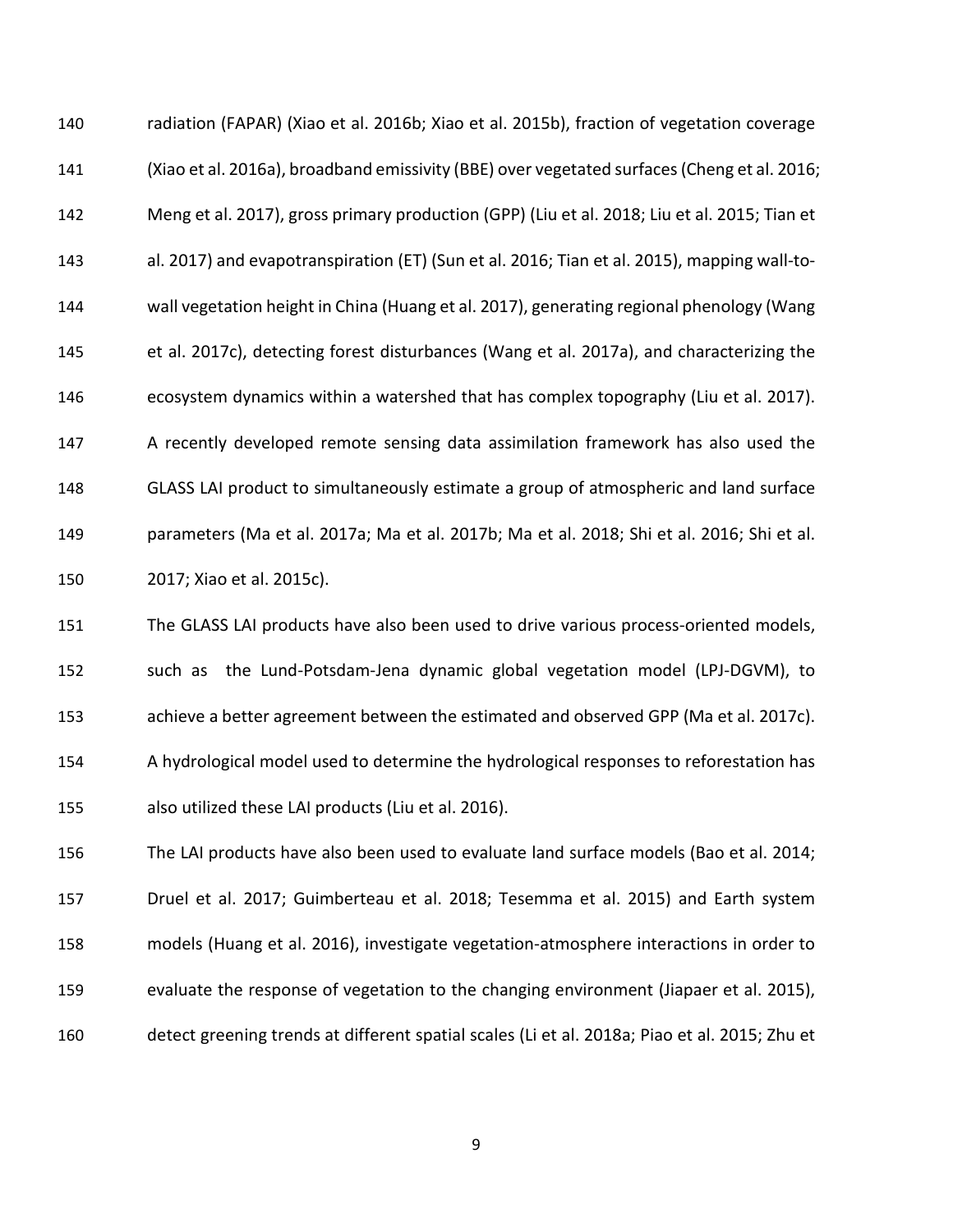al. 2016b), among others (Wang et al. 2018; Yu et al. 2018). The LAI products have also been assimilated into land surface models (Zhao et al. 2016).

#### 163 2.2 Fraction of Absorbed Photosynthetically Active Radiation (FAPAR)

 FAPAR is a key biophysical variable that is directly related to the photosynthetic activity of plants, and is an indicator of the presence and productivity of living vegetation, as well as the intensity of the terrestrial carbon sink.

 Instead of estimating the FAPAR directly from satellite data, the GLASS FAPAR products are derived from the GLASS LAI products and other auxiliary information (Xiao et al. 2015b). This method calculates the FAPAR values based mainly on the photosynthetically active radiation (PAR) transmittance of the entire canopy. An advantage of this approach is to ensure physical consistency between the LAI and FAPAR products. The GLASS FAPAR products represent the values at 10:30 AM local time, which are close approximations of daily average FAPAR (Fensholt et al. 2004). The long-term GLASS FAPAR product from the AVHRR was compared with two similar products: the National Centers for Environmental Information (NCEI) and the third-

generation Global Inventory Monitoring and Modeling System (GIMMS3g) AVHRR FAPAR

products. The GLASS product exhibits better quality and accuracy (Xiao et al. 2018).

 The GLASS FAPAR products have been used in many studies. For example, Zhu et al. (2016a) and Wang et al. (2017b) demonstrated that substantial improvements in estimating the tower GPP were achieved by substituting the GLASS FAPAR product for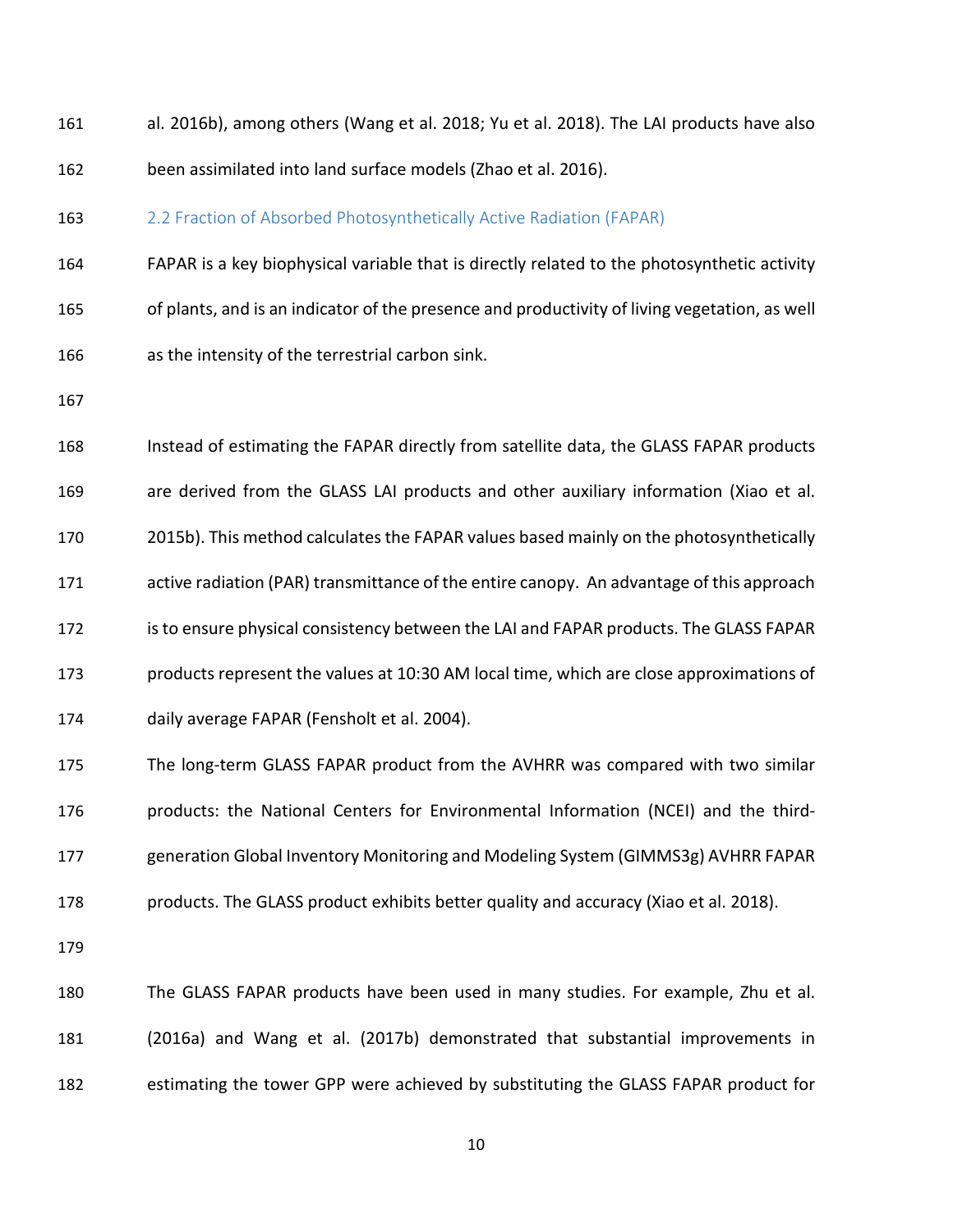the MODIS FAPAR product, especially for croplands. Hu et al. (2018) also incorporated the GLASS FAPAR product into their GPP calculations.

#### 185 2.3 Fractional vegetation cover (FVC)

 FVC generally refers to the fraction of green vegetation as seen from the nadir of the total statistical area. FVC is an important parameter for describing land surface vegetation conditions required by many land surface models, weather prediction models, regional and global climate models, hydrological models and global change studies.

 Multiple global FVC products have been generated from different satellite datasets; however, many require improvements in accuracy. For example, the GEOV1 FVC product is generally accurate (Camacho et al. 2013), but validation using data from an agricultural region indicates an overestimate of up to 0.2 (Mu et al. 2015).

 The GLASS FVC product is based on machine learning methods that use training samples generated from globally distributed high spatial resolution satellite data (Jia et al. 2019). Initially, the GLASS FVC product algorithm for MODIS data was based on the GRNNs method (Jia et al. 2015). After comparing four machine learning methods, including back- propagation neural networks (BPNNs), GRNNs, support vector regression (SVR), and multivariate adaptive regression splines (MARS), the MARS method was chosen to produce the global FVC product from MODIS data. This was due to its high computational efficiency and reasonable accuracy (Yang et al. 2016).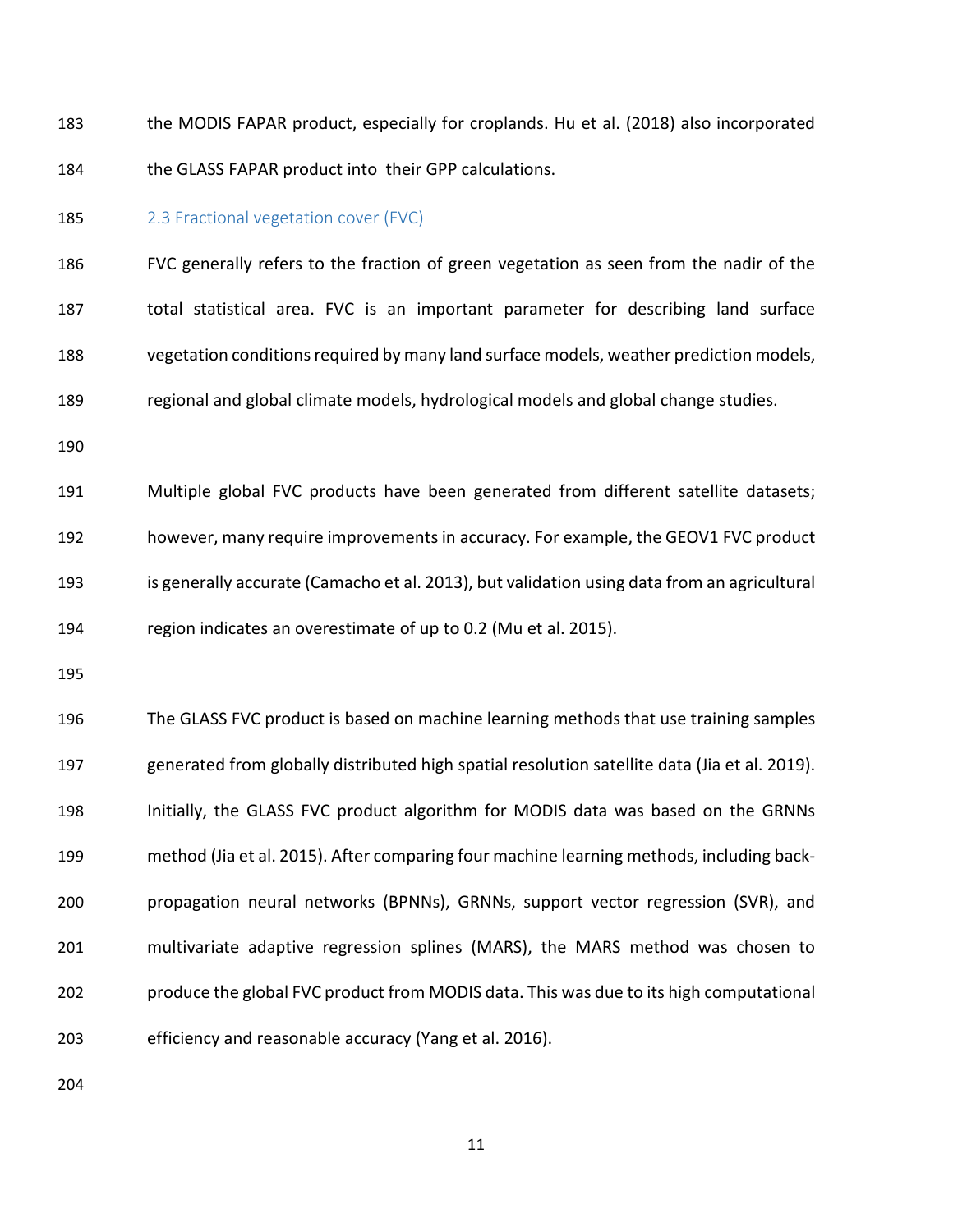The GLASS AVHRR FVC algorithm was based on the GLASS MODIS FVC product to achieve temporal consistency. First, one year training samples were extracted globally where AVHRR reflectance data and the GLASS MODIS FVC product overlapped. The MARS model was then trained with the training samples and used to estimate the FVC from the pre- processed AVHRR reflectance data. Finally, the estimated FVC from the AVHRR data were linearly corrected based on the GLASS MODIS FVC to obtain the AVHRR FVC consistent with the GLASS MODIS FVC.

 The GLASS FVC product has been evaluated by both direct validation and product inter- comparisons(Jia et al. 2019). Based on 44 reference datasetsfrom the VAlidation of Land European Remote sensing Instruments (VALERI) sites with various land cover types, the RMSE of the GLASS FVC from the MODIS data is 0.157, which is comparable to that of the 217 GEOV1 FVC product (RMSE = 0.166). The coefficient of determination ( $R^2$ ) of the GLASS 218 MODIS FVC is 0.809, which is larger than that of the GEOV1 FVC product ( $R^2$ =0.775). The 219 GLASS AVHRR FVC product also has validation results ( $R^2$ =0.834, RMSE = 0.145) that are 220 slightly superior to those of the GEOV1 FVC product from AVHRR data ( $R^2$ =0.799, RMSE 221 = 0.174). A direct validation of the GLASS FVC product in an agricultural region based on a time series of field FVC measurements indicated that the performance of the GLASS 223 FVC product  $(R^2=0.86, RMSE = 0.087)$  was better than the performance of the GEOV1 FVC 224 product  $(R^2=0.71, RMSE = 0.193)$  using the same reference data (Jia et al. 2018b). Other validation experiments have been conducted using estimates from high-resolution satellite data and ground measurements (Jia et al. 2018b; Jia et al. 2016).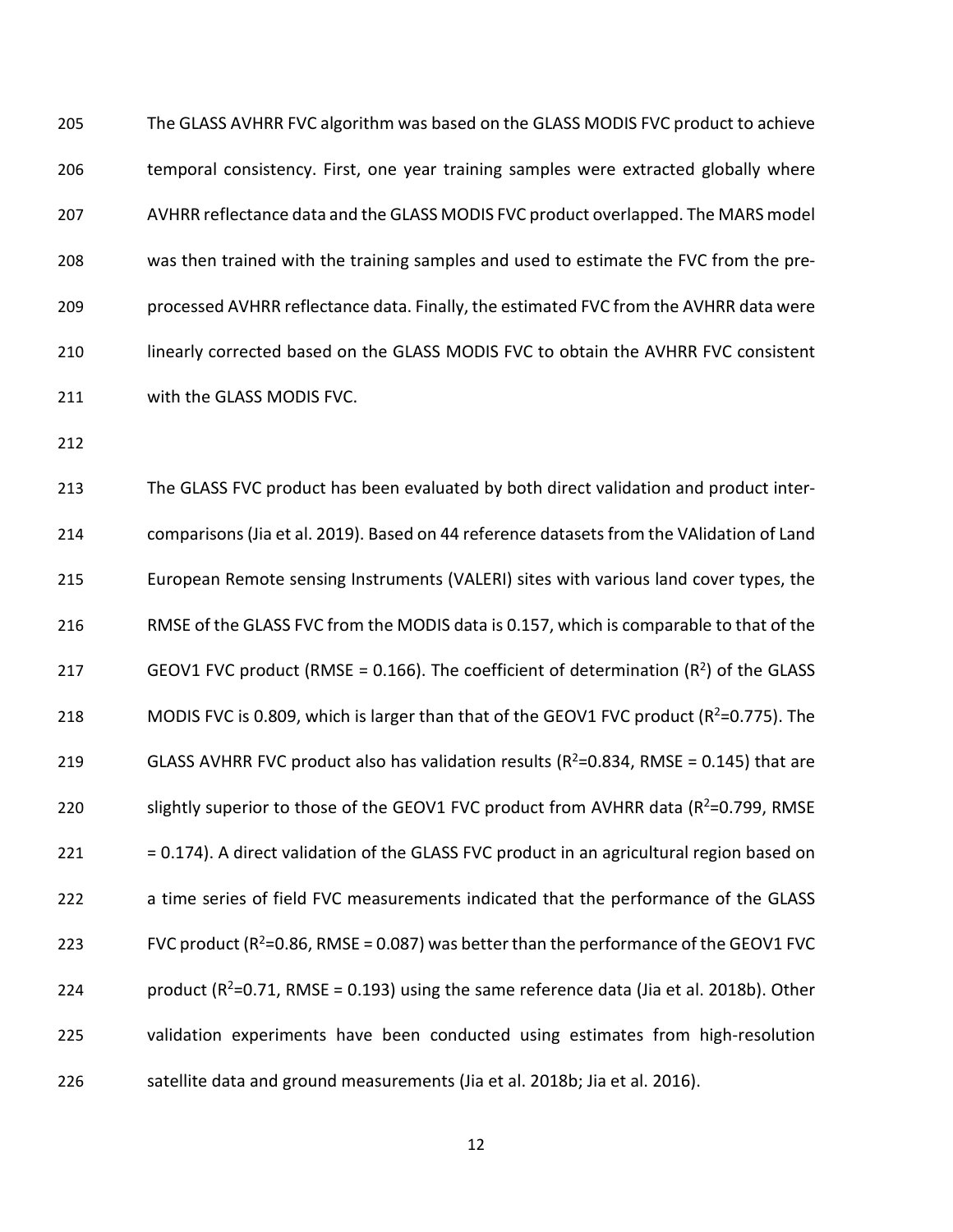#### 227 2.4 Downward shortwave radiation (DSR)

 Surface DSR is an essential component of the total energy exchanged between the atmosphere and the surface and is required by most land surface hydrological and ecological models. The earlier GLASS DSR product was based on an improved look-up table (LUT) method using multiple polar-orbiting and geostationary satellite datasets (Zhang et al. 2014). However, it was too time consuming to generate a long-term global DSR product using this method. To overcome this difficulty, the current GLASS DSR product is instead generated from the MODIS top-of-atmosphere (TOA) reflectance based on a direct-estimation method (Zhang et al. 2019).

 The GLASS DSR product has a 0.05° spatial resolution and a daily temporal resolution. Validated by ground measurements collected at 525 stations from 2003 - 2015 around 239 the world, the GLASS monthly DSR has an overall bias of 1.24 W  $\text{m}^2$  and an RMSE of 21.16 240 W m<sup>-2</sup>. Moreover, the global land annual mean of the DSR was 184.8 W m<sup>-2</sup>, with a 241 standard deviation of 0.8 W  $m^{-2}$  over a 13-yr (2003–2015) period.

242 2.5 Downward Photosynthetically Active Radiation (PAR)

 PAR is defined as the visible part (400–700nm) of the DSR. It is an essential parameter in ecological modeling that controls the exchange of water vapor and carbon dioxide between vegetation and the atmosphere and is used to estimate global terrestrial vegetation productivity.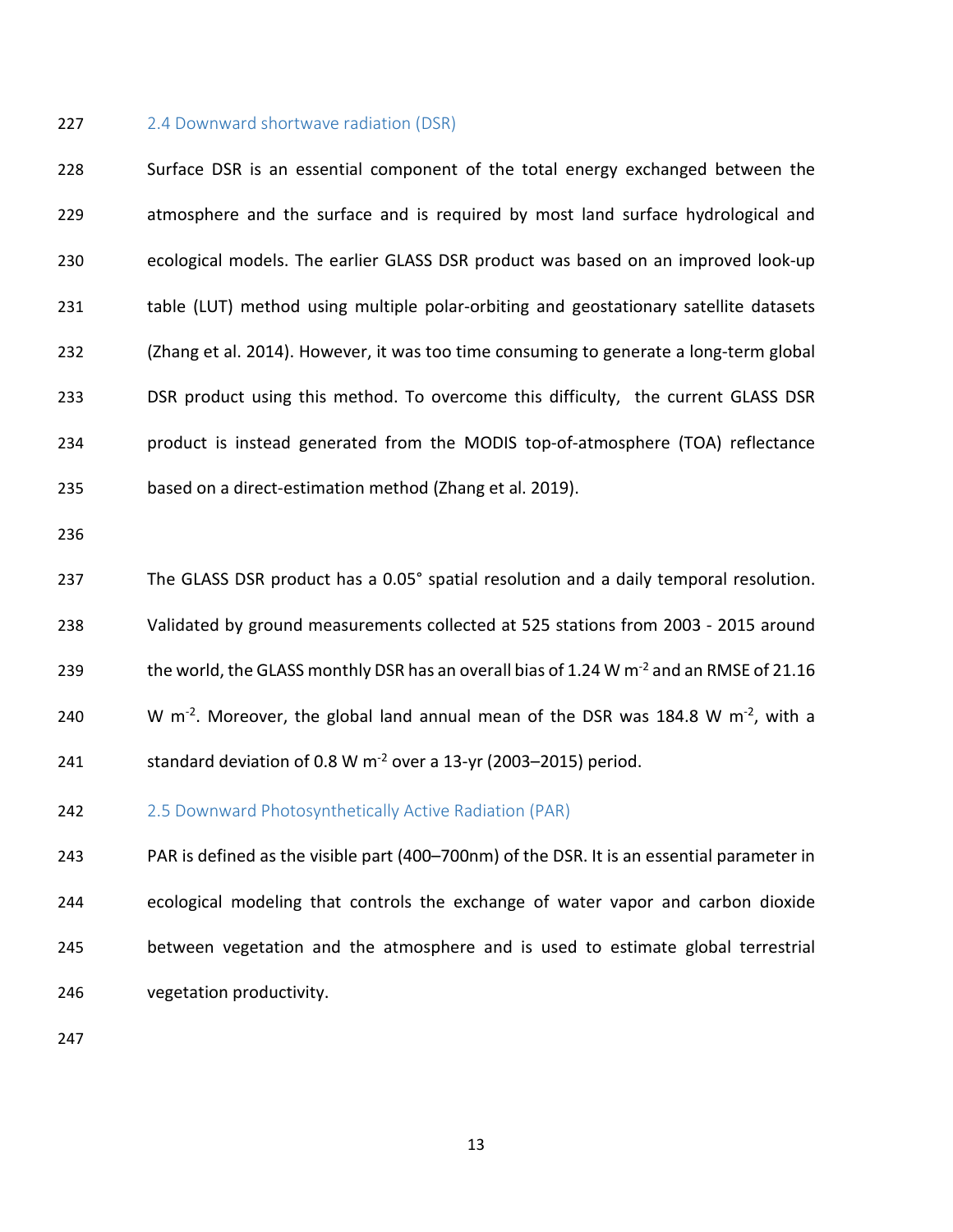Currently, most global radiation products do not have a PAR component, so many users have to calculate PAR by multiplying the DSR by an empirical conversion constant of approximately 0.5 (Liang et al. 2006). The GLASS PAR product was previously produced using the LUT method (Liang et al. 2013b; Zhang et al. 2014). The current version of the PAR product is obtained from the GLASS DSR multiplied by a spatially and temporally variable conversion factor determined from the GEWEX-SRB V3.0 radiative flux products, in which DSR and PAR are provided separately. The accuracy of this method is comparable to that of the previous version of the product. Cai et al. (2014) demonstrated that the GLASS PAR product can produce better estimations of terrestrial GPP over China by comparing it with several other incident radiation products.

# 2.6 Broadband albedo

 Land surface albedo describes the ratio of the upward to downward flux of solar radiation at the surface and is an important indicator of global environmental changes, such as urbanization, deforestation/afforestation, and Arctic sea ice retreat (Dickinson 1983).

 Unlike the MODIS albedo products, which are based on inversions of the bidirectional reflectance distribution function (BRDF) model parameters, the GLASS albedo products are based on the direct-estimation method and represent surface albedo under general clear-sky atmospheric conditions. The GLASS albedo algorithm consists of two steps. The first step adopts the direct-estimation algorithm (Qu et al. 2014) to derive the intermediate albedo products, and the second step adopts the spatiotemporal filtering algorithm (Liu et al. 2013a) to generate a smoothed and gap-free product.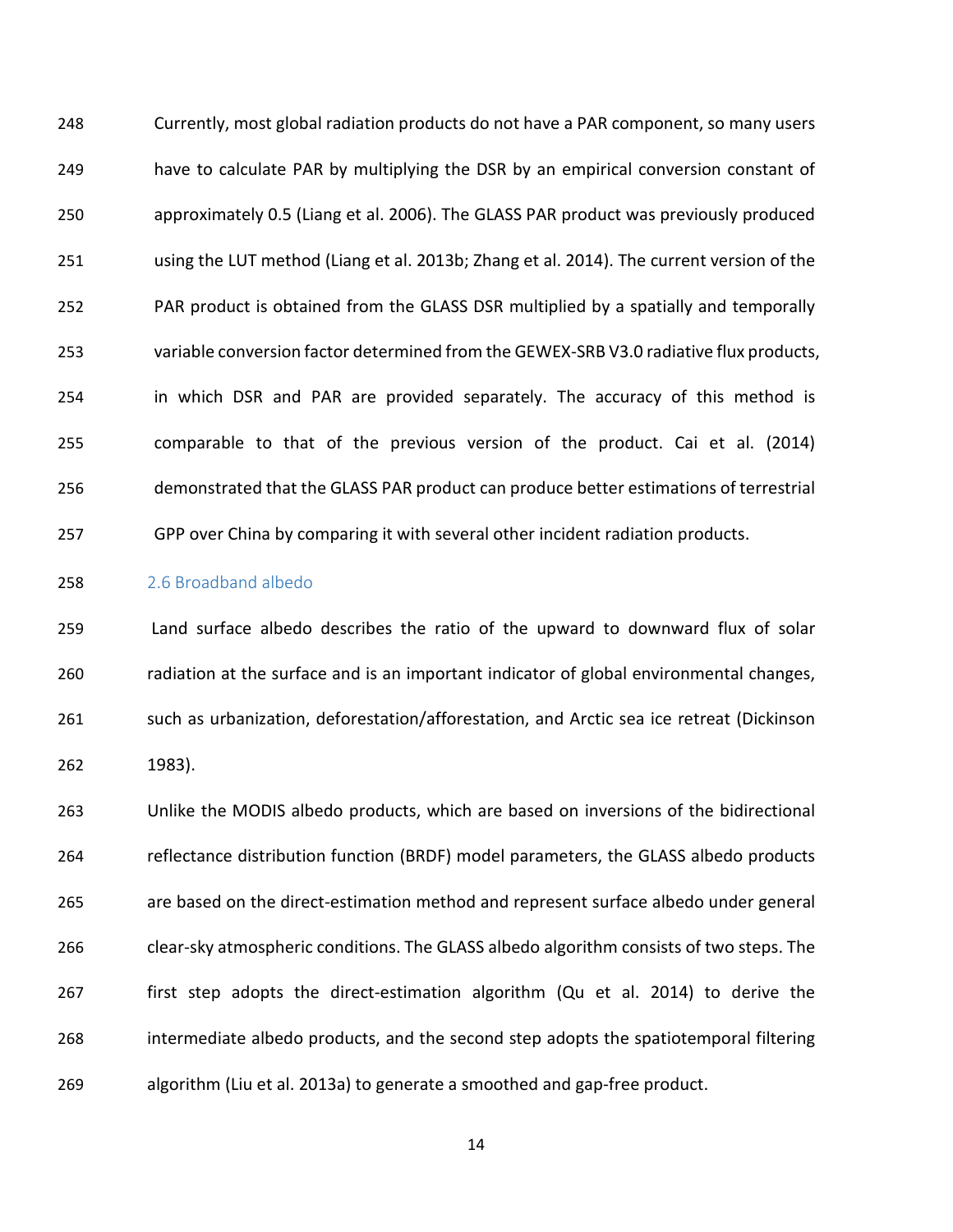| 271 | The version 3 GLASS albedo product was released in 2012 (Liu et al. 2013b; Peng et al.       |
|-----|----------------------------------------------------------------------------------------------|
| 272 | 2015). The version 4 (V4) GLASS albedo products released in 2019 have been updated           |
| 273 | with regard to several aspects. In addition to the shortwave (SW) albedo, the products       |
| 274 | include visible (VIS) and near-infrared (NIR) albedo values. The snow/ice BRDF model has     |
| 275 | been updated (Qu et al. 2016), and a water surface BRDF model has been adopted for           |
| 276 | the ocean surface as well as for mixed pixels of water/sea ice (Feng et al. 2016). As a      |
| 277 | result, the quality and accuracy of the GLASS albedo products over ocean and sea ice         |
| 278 | areas have been improved (Qu et al. 2016; Feng et al. 2016).                                 |
| 279 |                                                                                              |
| 280 | The V4 GLASS shortwave albedo products were validated by tower-based observations            |
| 281 | from 53 spatially homogeneous global sites (Fig. 1). These measurements are part of the      |
| 282 | LaThuile Opened dataset from FLUXNET (Baldocchi, et al., 2001). The RMSE was 0.052           |
| 283 | for all matched samples. After screening out all the cloudy pixels, the RMSE was reduced     |
| 284 | to 0.037.                                                                                    |
| 285 | Since it is difficult to obtain ground measurements to directly validate visible and near-IR |
| 286 | albedo, we compared these products with the MODIS (C6 MCD43A3) product. They are             |
| 287 | consistent over snow-free pixels, with RMSE values of 0.018 and 0.022, respectively.         |
| 288 | However, larger discrepancies were observed over snow/ice pixels, partially due to their     |
| 289 | differences in spatial resolution.                                                           |
| 290 |                                                                                              |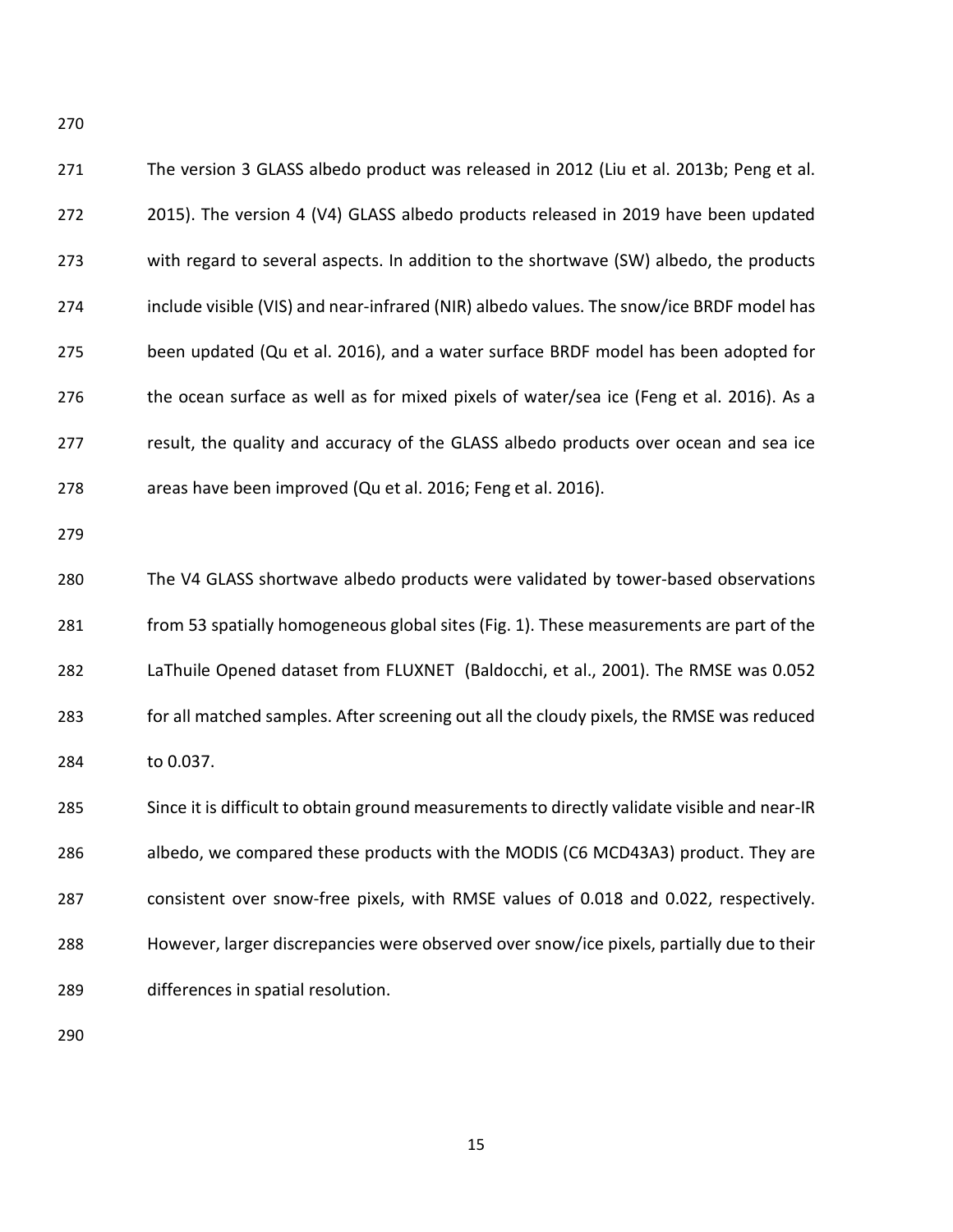The GLASS albedo products have been used by many studies. For example, they have been used to calculate surface evapotranspiration (ET) (Carter and Liang 2019), to determine radiative forcing due to land surface changes (Chen et al. 2016a; Chen et al. 2016b; Chen et al. 2015; Hu et al. 2016; Hu et al. 2015; Li et al. 2015; Zhang and Liang 2014; Zhang and Liang 2018), and to evaluate environmental changes (Chen et al. 2017; He et al. 2014; He et al. 2013).

297 2.7 Land surface temperature (LST)

 LST is a key parameter in many land processes. Thermal infrared (TIR) remote sensing provides direct observation of thermal emission from the land surface, enabling the estimation of LST under clear-sky conditions. Numerous algorithms have been proposed, but a long-term global high-resolution LST satellite product has yet to be found, especially for data collected prior to the year 2000.

 The GLASS LST product was recently released (Zhou et al. 2019) and differs from most of the current satellite LST products. The GLASS LST product is based on a multi-algorithm ensemble approach, which combines nine split-window algorithms with the Bayesian Model Averaging (BMA) model. In the first phase, the GLASS LST product was produced for four discrete years with a spatial resolution of 0.05° for 1983 and 1993 and a spatial resolution of 1 km for 2003 and 2013. In the second phase, the product was expanded to cover 1981-2000 with a spatial resolution of 0.05°.

 The GLASS LST products have been validated by in situ LST measurements. In the preliminary validation stage (Zhou et al. 2019), the AVHRR LST product had an RMSE of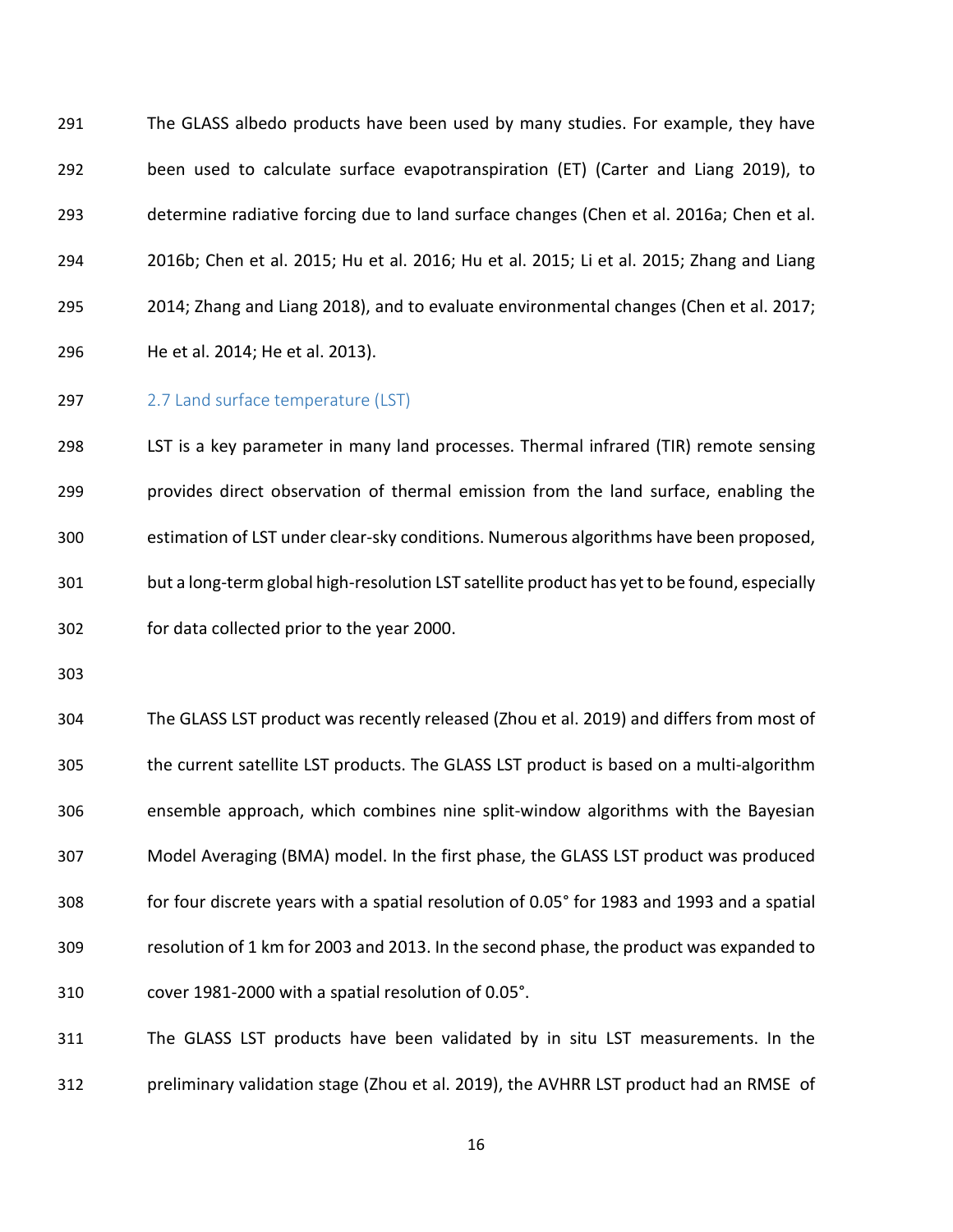2.89 K when validated with measurements from the Barrow site of the Baseline Surface Radiation Network (BSRN) (Driemel et al. 2018). For the MODIS LST product, validation with measurements from six grassland/cropland Surface Radiation Budget Network (SURFRAD) sites indicated that the mean RMSE values are 1.82-2.15 K at night for Terra/Aqua MODIS in 2003 and 2013. This accuracy is similar to that of the official MODIS LST product. In the validation stage, the AVHRR LST product was validated with historical in situ measurements from the SURFRAD data collected between 1995 and 2000, with a mean bias error (MBE) of 0.21 K and a range of -1.59 – 2.71 K (site dependent), and a standard deviation (STD) of 2.48 K with a range of 2.26 – 2.76 K (site dependent); and water data from the National Data Buoy Center (NDBC) collected between 1981 and 2000 that has an MBE of 0.11 K with a range of -0.01 - 0.26 K and a STD of 0.80 K with a range of 0.77 - 0.85 K.

 A parallel effort has been undertaken to generate another GLASS AVHRR LST product from 1981-2000 using a generalized split-window algorithm (Liu et al. 2019). The major difference from the LST product described above is a further orbit drift correction that normalizes the estimated LST to the same local time based on the diurnal temperature cycle model and the Bayesian optimization algorithm. The validation results based on measurements from six SURFRAD sites produced RMSEsfrom 2.2 to 4.1 K and MBEs from 333 -0.4 to 2.0 K.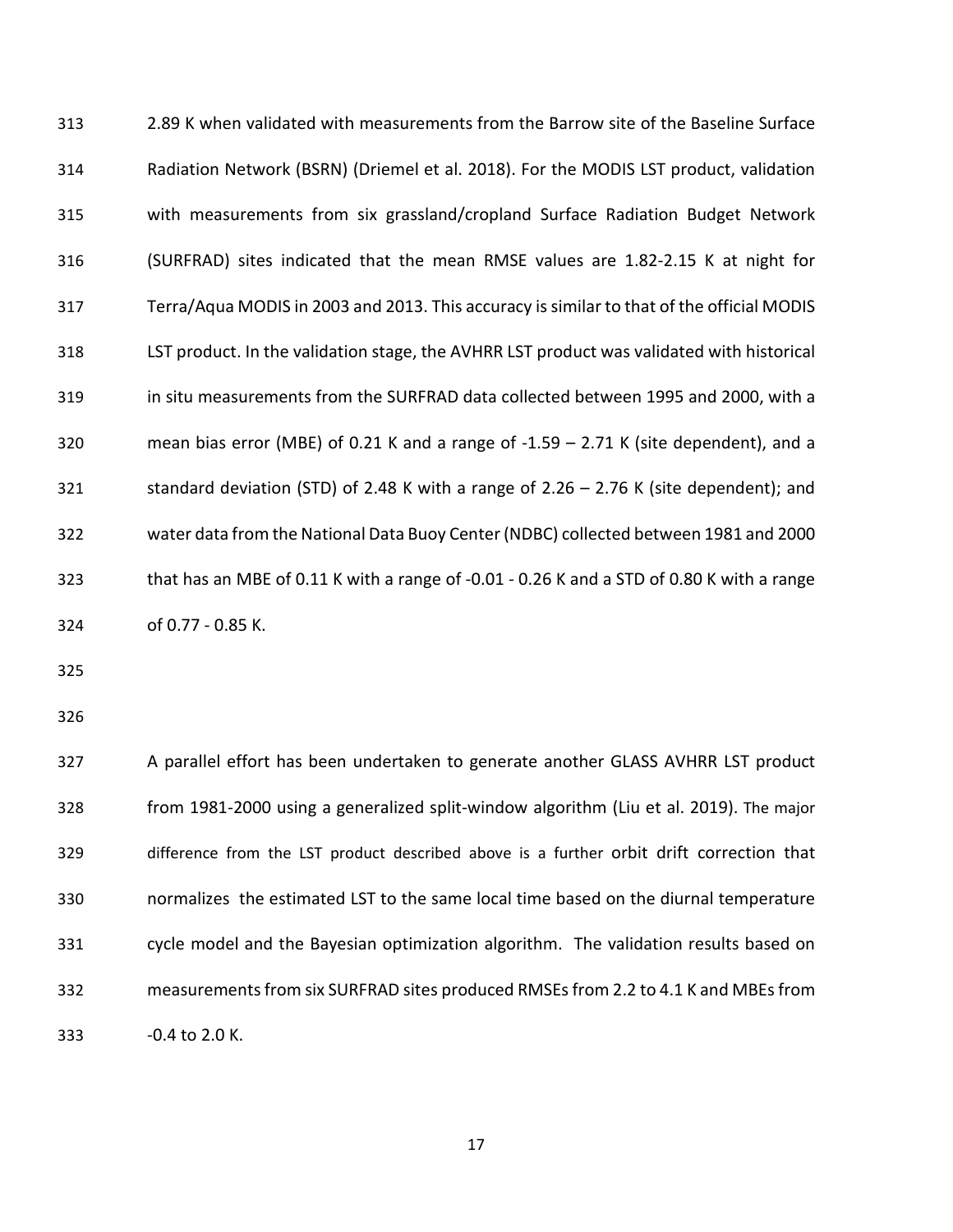#### 2.8 Broadband emissivity

 Surface thermal-infrared broadband emissivity (BBE) is a key variable for calculating the surface radiation budget, which is critical for addressing a variety of scientific and applied issues that are related to climate trends, weather prediction, hydrologic models, and biogeophysical models (Kustas et al. 2018; Liang et al. 2019; Wild et al. 2014). Jin and Liang (2006) demonstrated that incorporating a satellite-derived BBE product can significantly improve simulations with a coupled land surface and atmospheric model (National Center for Atmospheric Research Community Atmosphere Model + Community Land Model version 2).

 The GLASS BBE products represent the broadband emissivity between 8 - 13.5 µm, which is the optimal spectral range for calculating longwave net radiation (Cheng et al. 2013). For the GLASS MODIS BBE product, land surfaces were classified into water, snow or ice, bare soil, vegetated surfaces, and transition zone, and their BBEs were calculated separately. The BBE of bare soil is estimated using the MODIS spectral reflective albedos (Cheng and Liang 2014), which are based on their linear relationship with the Advanced Spaceborne Thermal Emission and Reflection Radiometer (ASTER) spectral thermal emissivities that are converted to broadband emissivity. The vegetation BBE is calculated based on the leaf BBE, soil BBE, and LAI from a radiative transfer model (Cheng et al. 2016).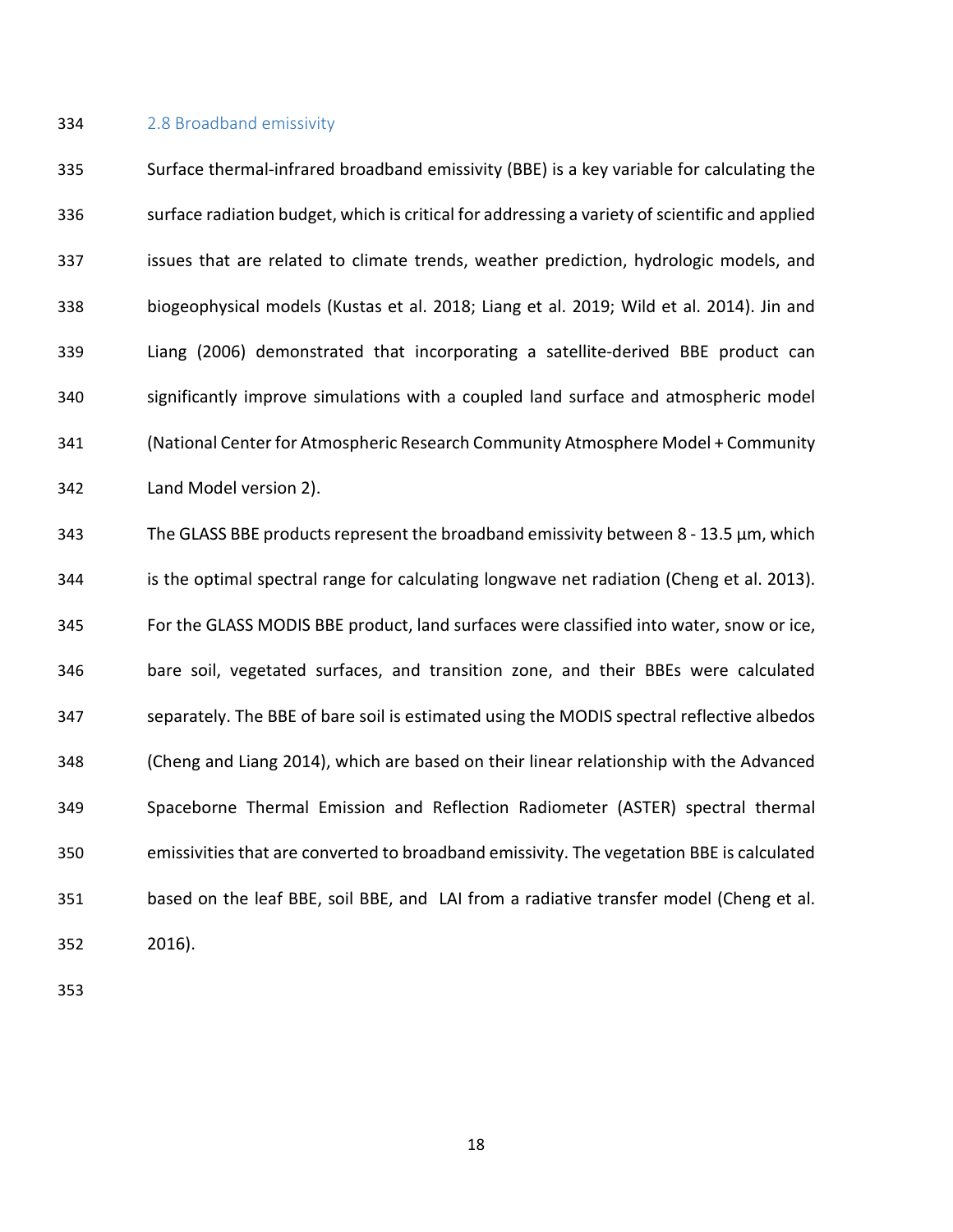The GLASS AVHRR BBE product is generated from a similar algorithm, except that the AVHRR surface visible and near-infrared reflectances were used to replace the MODIS spectral albedos (Cheng and Liang 2013).

 The GLASS BBE product was validated with field measurements of northern China from 2006 - 2011 (Dong et al. 2013). The differences over bare soils were within 0.02. The differences between the GLASS BBE derived from the MODIS data and measurements over fully vegetated surfaces were less than 0.005 (Cheng et al. 2016). Using ground measurements collected from six sites in the desert regions of North America in 2008, the mean BBE difference was 0.016 (Cheng and Liang 2014). Since no ground measurements were available to validate the GLASS AVHRR BBE before 2000, we checked the consistency between the 1 km MODIS BBE and the 0.05° AVHRR BBE products after 2000. The absolute value of mean difference and the RMSE were both less than 0.001. We also compared the GLASS BBE with the North American ASTER Land Surface Emissivity Database (Cheng et al. 2014) and found good agreement in both the summer and winter seasons.

 The GLASS BBE products have been used to estimate evaporation (Yang et al. 2020b) and ET (Ma et al. 2019), compare with the retrievals of a new inversion algorithm as a reference value (Ma et al. 2018), and to study climate impacts due to the widespread deployment of utility-scale solar energy installations (Li et al. 2017).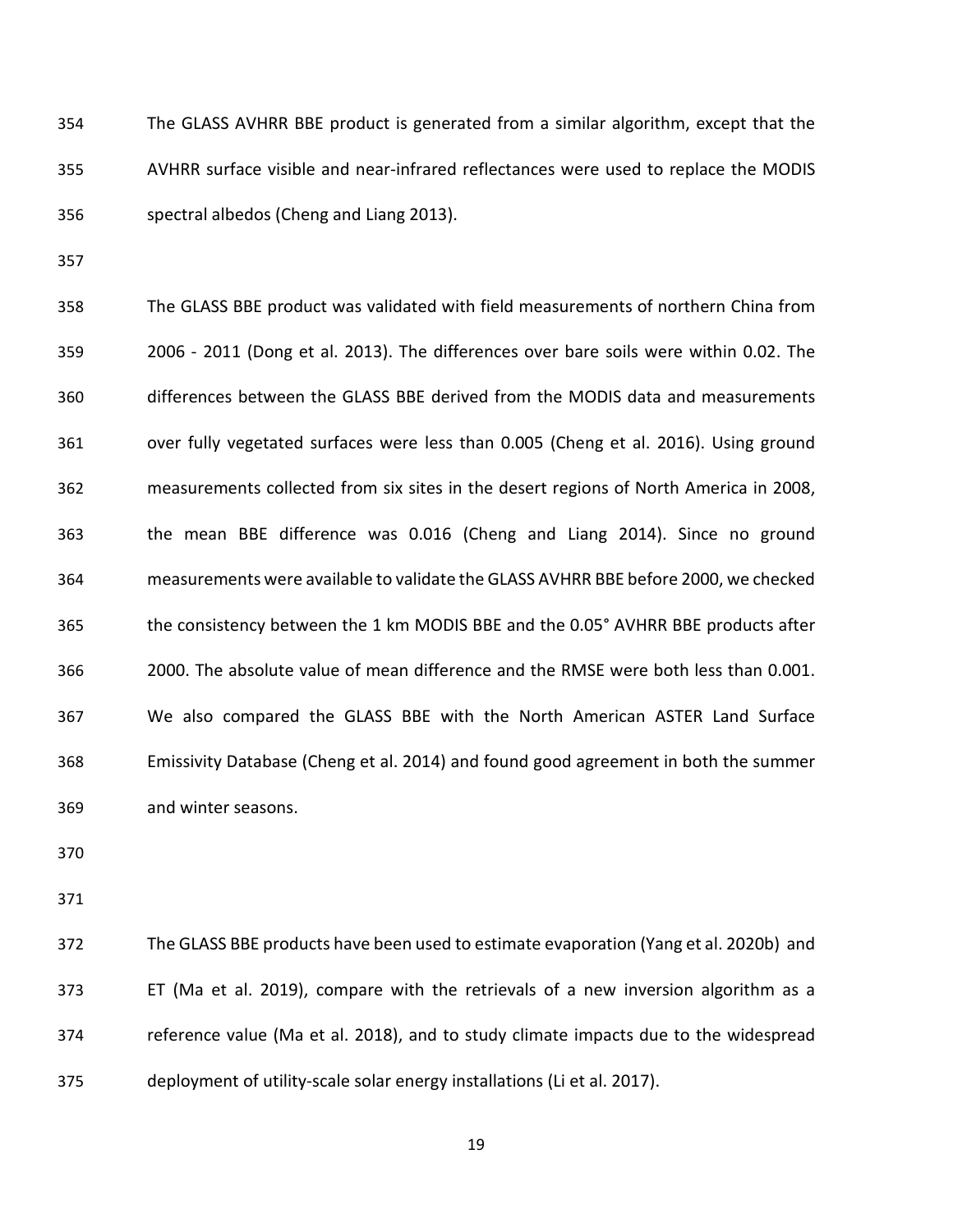377 2.9 Longwave downward and upward radiation The surface radiation budget is dominated by longwave radiation at night and in polar regions for most of the year. To estimate instantaneous clear-sky longwave upwelling (LWUP) and downward (LWDN) radiation from the MODIS data, we developed a hybrid model for LWUP (Cheng and Liang 2016) and for LWDN (Cheng et al. 2017a). For cloudy- sky conditions, we estimated the LWDN using the single layer cloud model (Forman and Margulis 2009) with inputs from the MODIS cloud product. The cloudy-sky LWUP was calculated from the GLASS LST and BBE products. For thermal radiation before 2000, we used the parameterization schemes to calculate clear-sky LWDN from reanalysis data (Cheng et al. 2019; Cheng et al. 2020; Guo et al. 2019) and used the GLASS LST and BBE products to calculate LWUP. Validation of the clear-sky GLASS MODIS products used three ground measurements from six networks at 141 globally distributed sites and showed that the bias and RMSE 392 were -3.77 Wm<sup>-2</sup> and 26.94 Wm<sup>-2</sup>, respectively, for LWDN, and -4.33 Wm<sup>-2</sup> and 18.15 Wm<sup>-</sup>  $\frac{2}{1}$ , respectively, for LWUP. The bias and RMSE of the calculated longwave net radiation (LWNT) 394 were 0.70 Wm<sup>-2</sup> and 26.7 Wm<sup>-2</sup>, respectively, which are much better than those of other products (Zeng et al. 2020).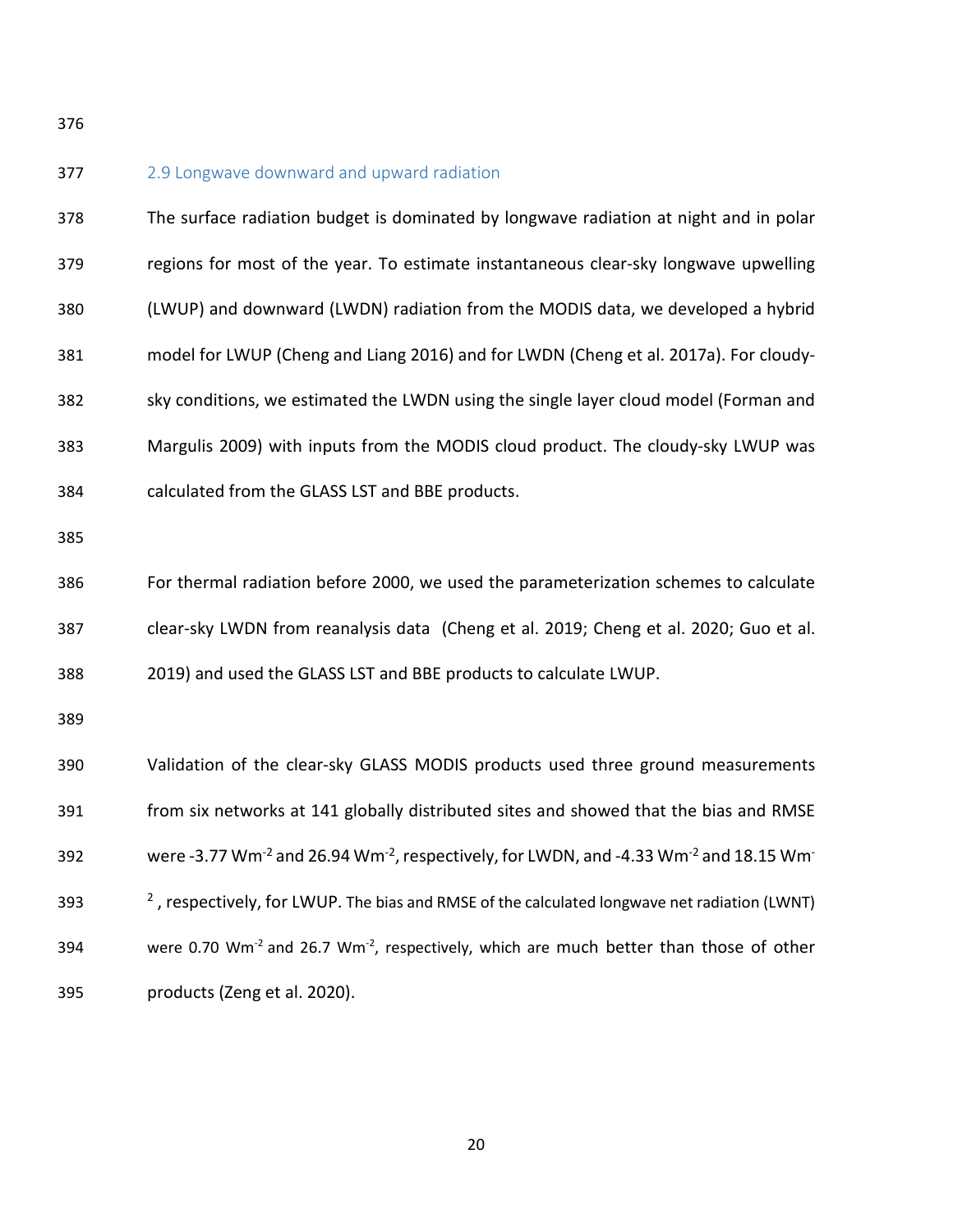#### 2.10 All-wave Net radiation

 The all-wave surface net radiation (Rn) is the sum of the downward and upward fluxes of 398 the shortwave  $(0.3-4 \mu m)$  and longwave  $(4-100 \mu m)$  spectra. The GLASS Rn product is produced based on its relationship with solar radiation and other meteorological information. After exploring linear regression models (Jiang et al. 2015) and multiple machine learning methods (Jiang et al. 2014), the MARS and random forest (RF) algorithms were selected to produce the GLASS daytime (Jiang et al. 2019) and daily Rn products. The DSR, normalized difference vegetation index (NDVI), and albedo from the GLASS products and meteorological values from the MERRA2 (Modern-Era Retrospective analysis for Research and Applications, Version 2) reanalysis data (Gelaro, et al., 2017) are the primary inputs.

 The GLASS daytime and daily Rn products were validated with in situ measurements from more than 140 global sites. Comparisons were also made with CERES and two reanalysis products: the Japanese 55-year Reanalysis(JRA55) and the European Centre for Medium- Range Weather Forecasts (ECMWF) Reanalysis - Interim (ERA-Interim). The results in Table 2 show that the two satellite products (GLASS and CERES) are more accurate than the reanalysis datasets, and the GLASS Rn product exhibits the smallest RMSE and MBE on both daytime and daily scales.

 We also calculated the average net radiation over land surfaces for the past decade. The GLASS net radiation product shows a similar temporal trend to the two reanalysis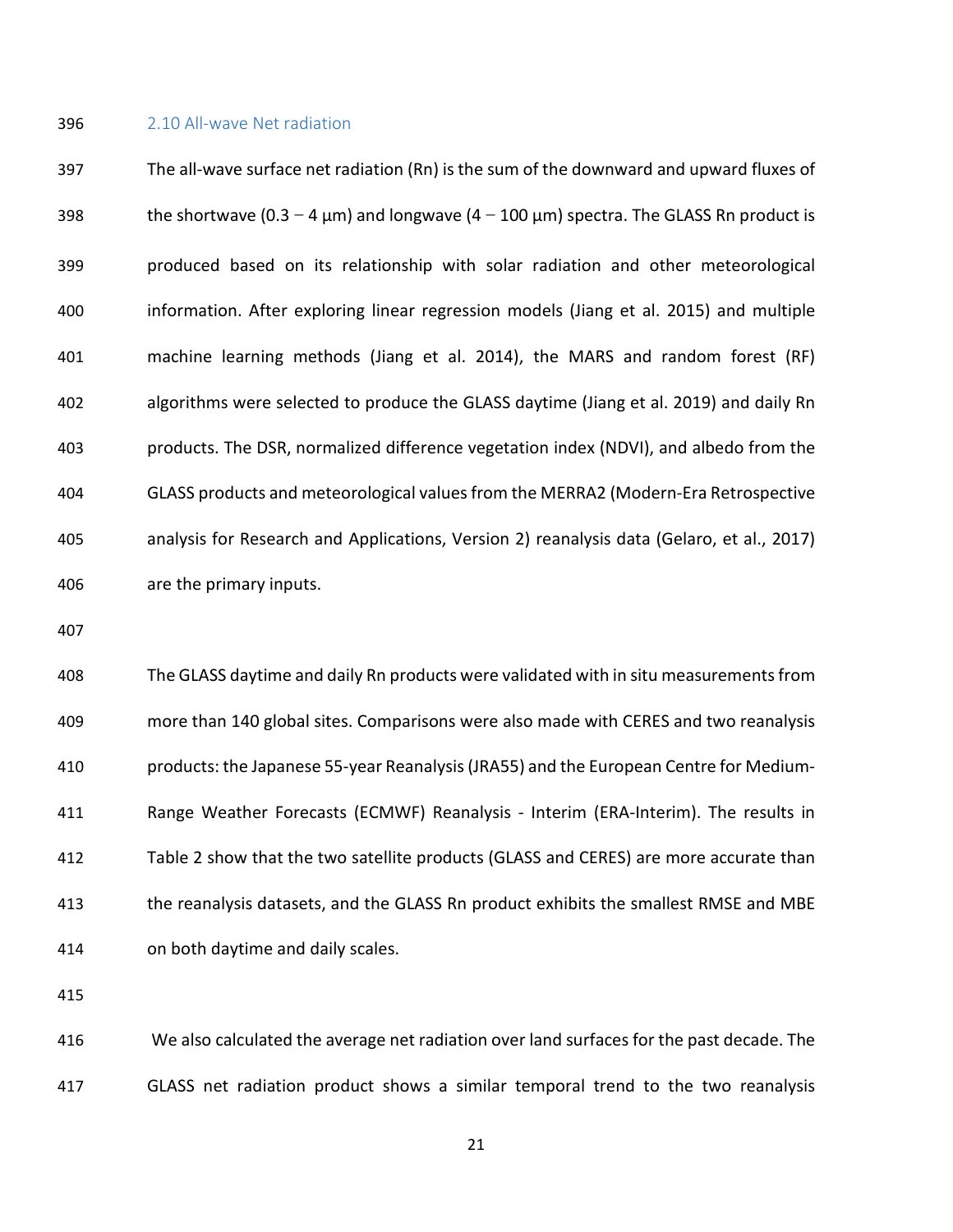products, while the CERES product has a trend of opposite sign due to changes in the versions of input data (Jia et al. 2018a).

#### 2.11 Evapotranspiration (ET)

 ET is a key variable linked to energy, water, and carbon exchange among the terrestrial biosphere, hydrosphere, and atmosphere. The GLASS ET product algorithm is based on the multi-model ensemble approach (Yao et al. 2014) and, in particular, the Bayesian model averaging (BMA) method, which merges five process-based ET estimates, such as the MODIS ET product algorithm (MOD16) (Mu et al. 2011), the revised remote sensing- based Penman-Monteith ET algorithm (RRS-PM) (Yuan et al. 2010), the Priestley-Taylor- based ET algorithm (PT-JPL) (Fisher et al. 2008), modified satellite-based Priestley-Taylor ET algorithm (MS-PT) (Yao et al. 2013), and the semi-empirical Penman ET algorithm of the University of Maryland (UMD-SEMI) (Wang et al. 2010).

 The validation of the GLASS ET product used ground measurements from 240 eddy covariance flux tower sites and illustrated that the GLASS ET product using the BMA 433 method enhances the latent heat flux (LE) estimates, with a smaller RMSE (35.3 Wm<sup>-2</sup>) 434 and a larger average  $R^2$  (0.75) than the MODIS ET product (RMSE=45.3 Wm<sup>-2</sup>,  $R^2$ =0.62) using the individual algorithms driven by the tower-specific and MERRA2 meteorological data. Additionally, Song et al. (2018a) compared five major satellite ET products over the Heihe river basin in China and found that the GLASS ET product was more accurate than the individual model calculations.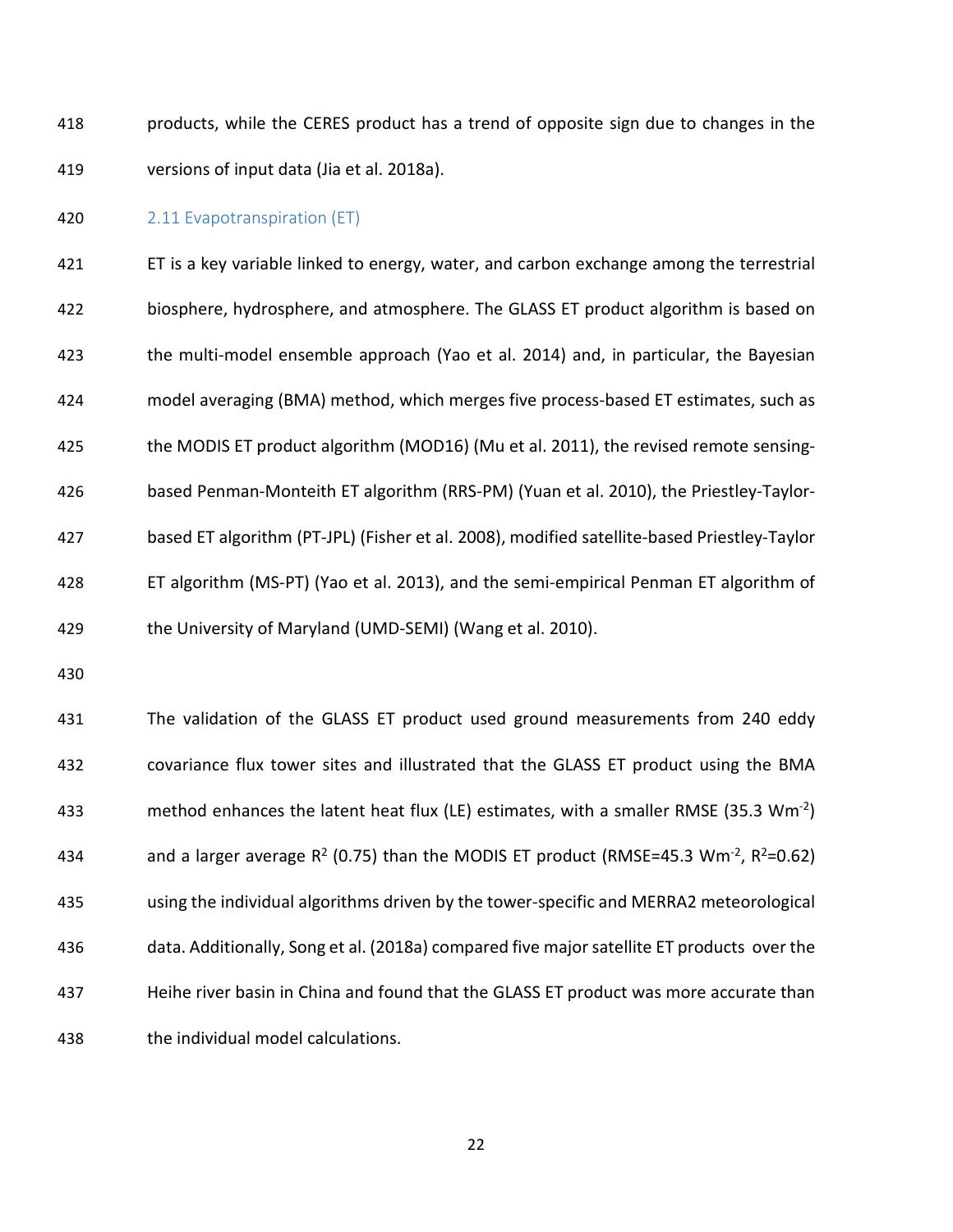#### 2.12 Gross primary production (GPP)

 Vegetation GPP refers to the rate at which green plants in the ecosystem produce organic matter by assimilating carbon dioxide using solar energy through photosynthesis. The GLASS GPP algorithm originates from the Eddy Covariance – Light Use Efficiency (EC-LUE) model (Yuan et al. 2007). The original EC-LUE model is driven by only four variables: NDVI, PAR, air temperature, and the Bowen ratio of sensible to latent heat flux. The later version of the EC-LUE model substitutes the ratio of ET to net radiation for the Bowen ratio, and revises the RS-PM (Remote Sensing-Penman Monteith) model to quantify ET (Yuan et al. 2010). In order to accurately indicate the long-term changes in GPP, the GLASS GPP product uses the latest version of the EC-LUE model that integrates the impacts of several environmental variables: atmospheric CO2 concentrations, direct and diffuse radiation fluxes, and atmospheric water vapor pressure deficit (VPD) (Yuan et al. 2019).

 The EC-LUE model has been validated throughout North America, Europe and East Asia using measurements from eddy covariance towers (Li et al. 2013; Yuan et al. 2014; Yuan et al. 2010; Yuan et al. 2007). The validations show that the EC-LUE model can successfully reproduce the spatial and temporal variabilities of GPP over various ecosystem types.

 Several model comparisons also indicate the superior performance of the EC-LUE model over other LUE models. Previous studies compared the EC-LUE model and the MODIS GPP products based on measurements from eddy covariance towers in southeastern China and found that the EC-LUE model performed better than the MODIS algorithms (Xu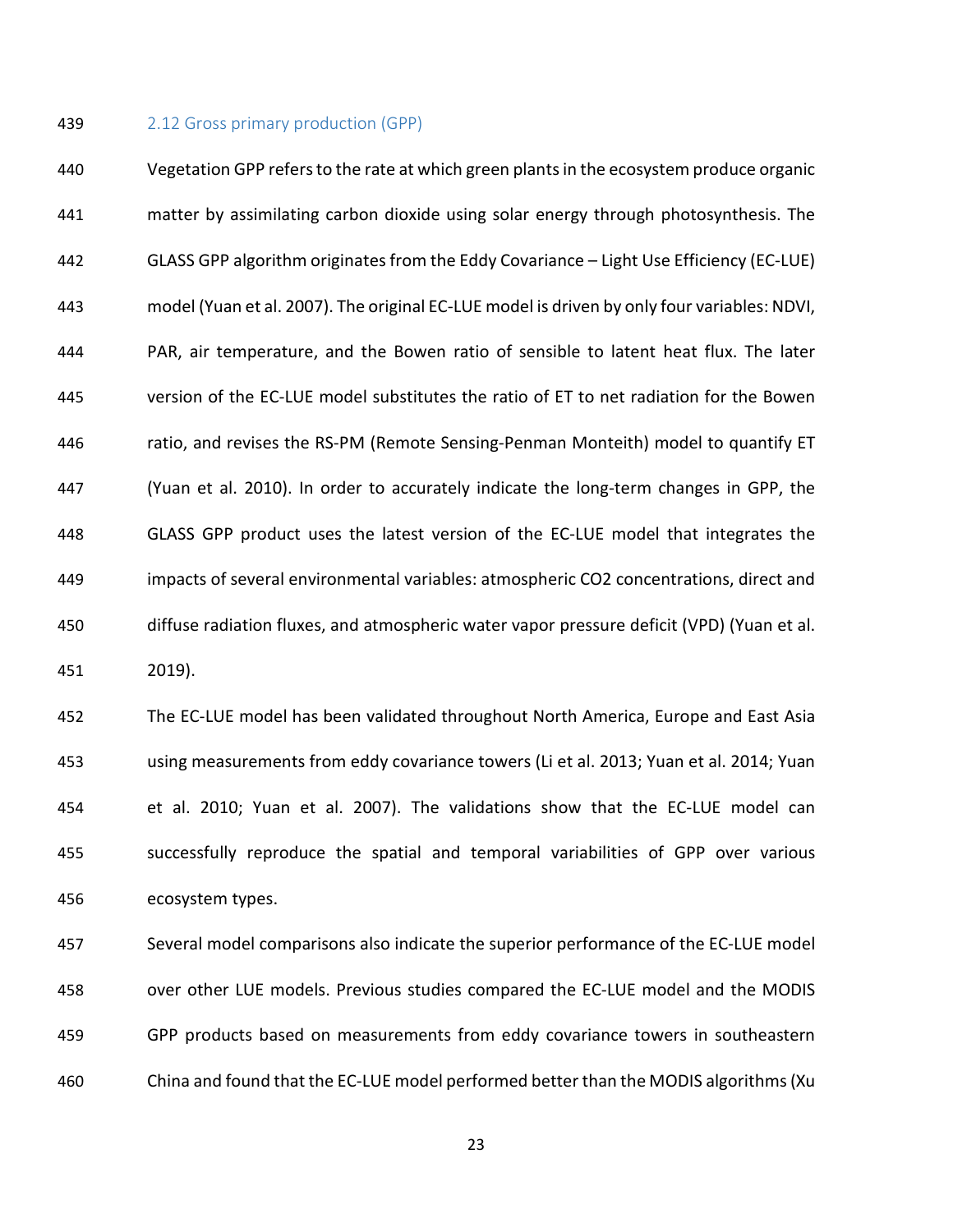et al. 2013). A recent study compared eight satellite-based GPP models over various major grassland ecosystem types and found that the EC-LUE model had the best performance (Jia et al. 2018c). Evaluation at 85 eddy covariance towers, distributed globally, demonstrated that the GLASS GPP product is able to represent inter-annual variations and long-term trends because it integrates important environmental variables (Zheng et al. 2019).

 The GLASS GPP product has been widely used to examine the spatial and temporal variations in GPP (Han et al. 2015; Hu et al. 2018; Ma et al. 2015; Wang et al. 2015; Xu et al. 2013). For example, Yuan et al. (2019) used the GLASS GPP product to investigate the impacts of atmospheric VPD on global terrestrial GPP and found persistent widespread decreases in GPP after the late 1990s due to increases in VPD, which offset the positive CO2 fertilization effect. In addition, the GLASS GPP algorithm has been used to develop and improve other GPP models (Kanniah et al. 2009; Pasquato et al. 2015; Restrepo-Coupe et al. 2013; Verma et al. 2015).

# 3. Production and distributions

 The GLASS product production system, which includes high-performance computing capabilities, is located at Beijing Normal University (Zhao et al. 2013). The system includes processing, management and data service modules and currently stores more than 3 PB of data.

 The HDF-EOS file format is used to store the GLASS products. In addition, we use the JPG format to display product thumbnails and the XML format to store product metadata. All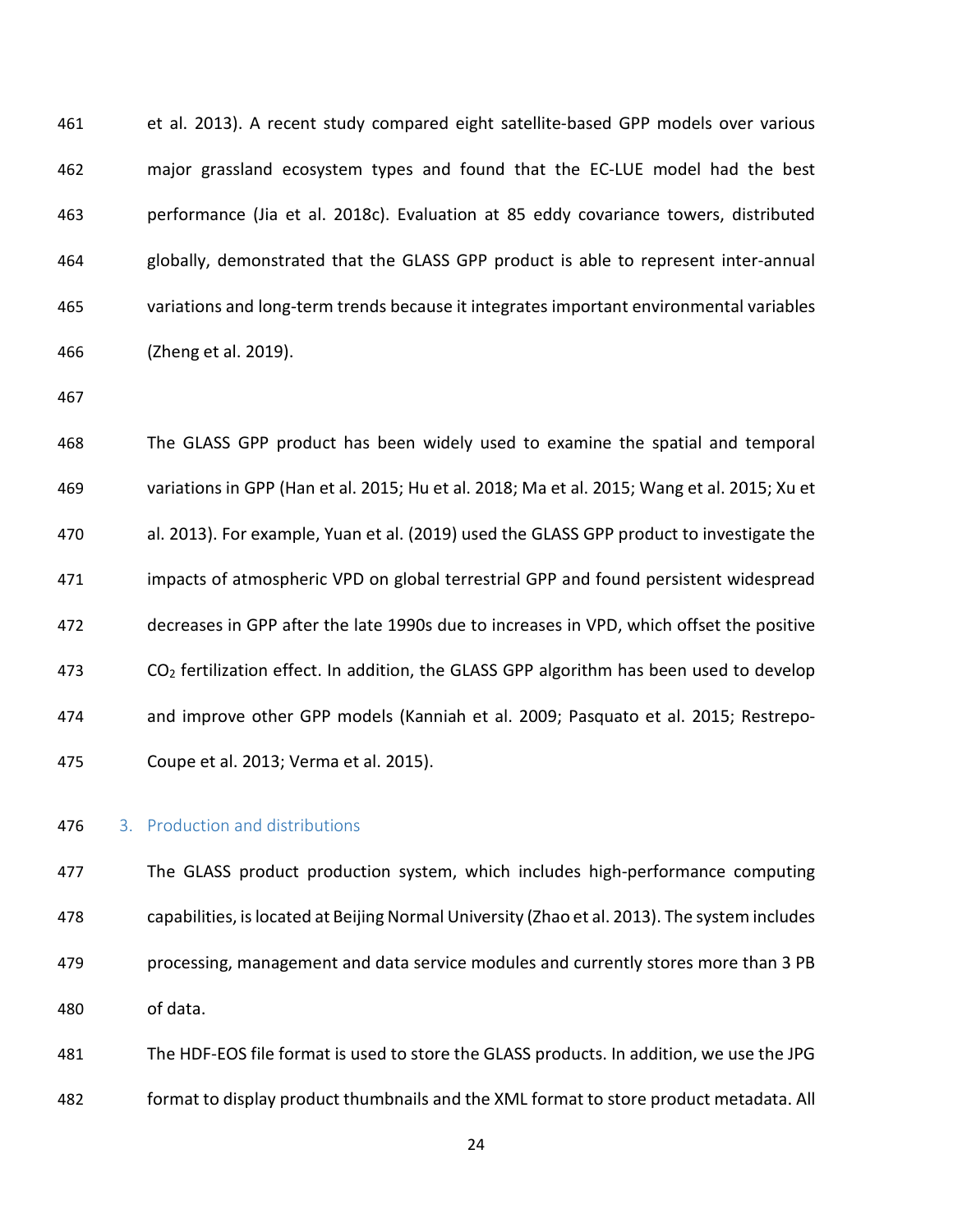| 483 | of the products are provided in the sinusoidal map projection for the MODIS data at 500   |
|-----|-------------------------------------------------------------------------------------------|
| 484 | m or 1 km spatial resolution, and in the geographic latitude/longitude map projection for |
| 485 | the AVHRR data at a 0.05° spatial resolution. All products are also aggregated and        |
| 486 | distributed at 0.05° or coarser resolution.                                               |
| 487 |                                                                                           |
| 488 | The GLASS products can be downloaded from the following websites:                         |
| 489 | http://www.glass.umd.edu                                                                  |
| 490 | http://www.geodata.cn/thematicView/GLASS.html                                             |
| 491 | The first web site is in English, and the second one is mainly in Chinese.                |
| 492 | 4. Next Steps                                                                             |
| 493 | We continue to improve the GLASS products in the following ways:                          |
| 494 | 1) Enhancing the spatial resolutions of the current products. Several products (e.g.,     |
| 495 | shortwave albedo, LAI and FVC) will ultimately have a spatial resolution of 250 m since   |
| 496 | 2000. A parallel project is being undertaken to generate some of these products, as well  |
| 497 | as new products, at a 30 m resolution, which are denoted as high-resolution GLASS (Hi-    |
| 498 | GLASS) products;                                                                          |
| 499 | 2) Improving the accuracy and quality of the current products by using advanced machine   |
| 500 | learning algorithms and more satellite data sources (e.g., European and Chinese satellite |
| 501 | data);                                                                                    |
| 502 | 3) Expanding the number of products. Efforts are being made to generate more land,        |
| 503 | atmospheric and oceanic climate data records (CDRs) from different satellite              |

observations. Many algorithms for generating these products have been developed,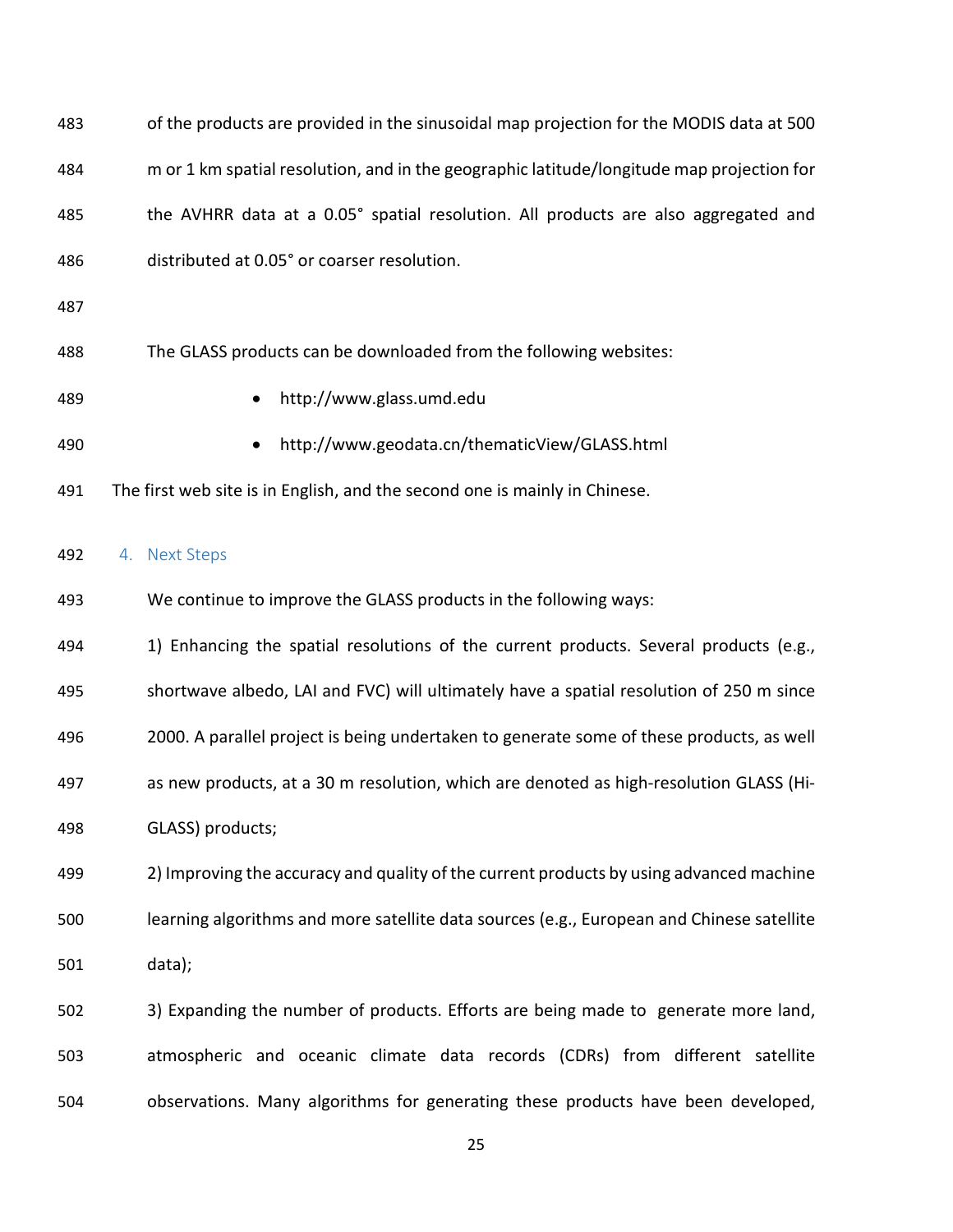including those for top-of-atmosphere (TOA) shortwave albedo (Song et al. 2018b; Wang and Liang 2016; Wang and Liang 2017), ocean shortwave albedo (Feng et al. 2016; Qu et al. 2016) and longwave emissivity (Cheng et al. 2017b), land surface NDVI (Xiao et al. 2015a; Xiao et al. 2017b), fractional snow cover (Chen et al. 2018), surface air temperature (Rao et al. 2020), and forest above-ground biomass (Yang et al. 2020a). Some of these products correspond to ECVs and are available upon request;

 4) Broadening dissemination of the GLASS products. In addition to giving more presentations at conferences, workshops and summer schools, we are improving the web user interface for effective and efficient data downloading and are distributing GLASS product information to global users through the Global Earth Observation System 515 of Systems (GEOSS) data portal at [https://www.geoportal.org/;](https://www.geoportal.org/)

5) Fostering greater utilization of the GLASS products. We are developing collaborations

between the GLASS product team and other research projects and have planned the first

GLASS user conference for the summer of 2021.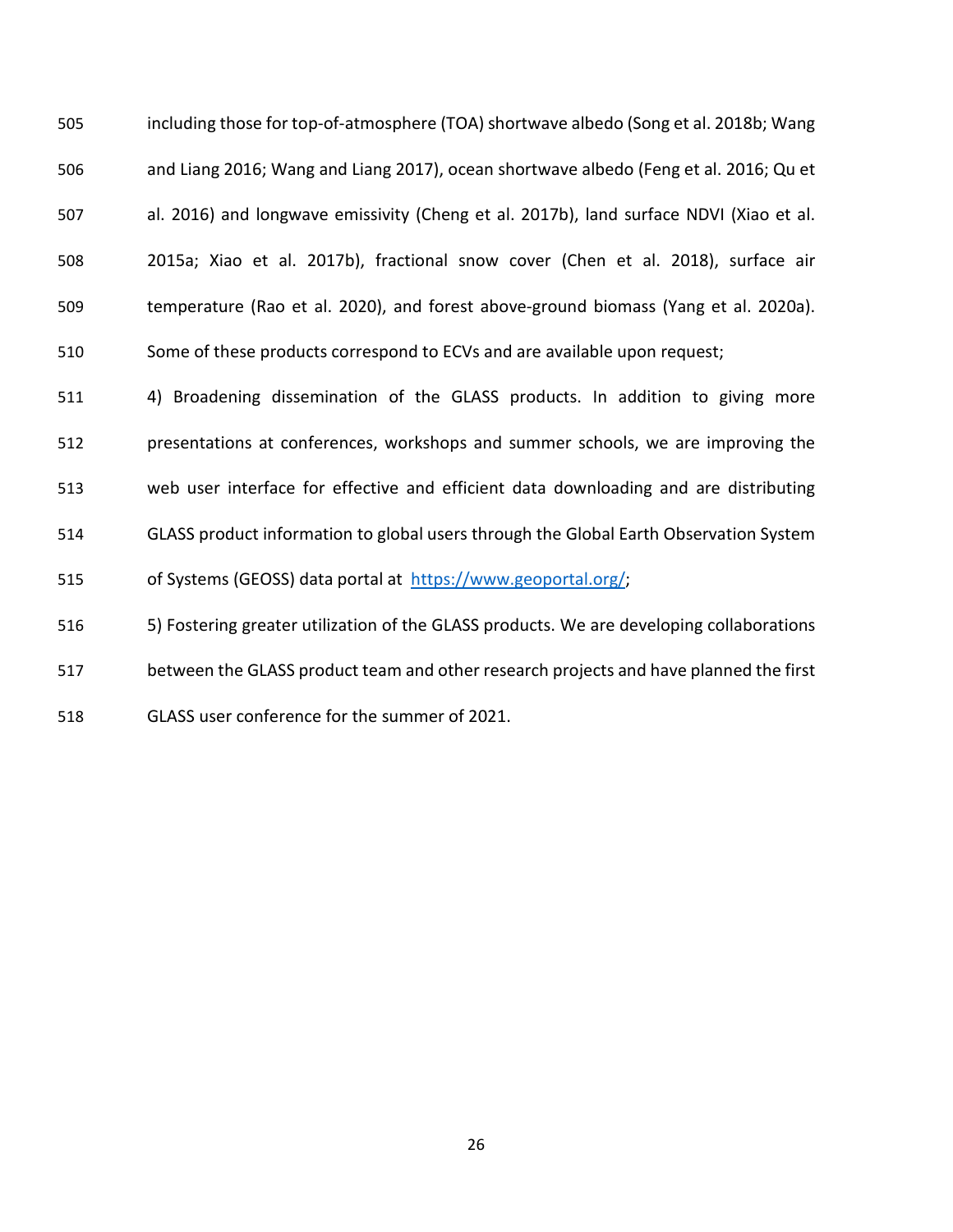# Acknowledgements

| 520                                                                                                   | This work was partially supported by the Chinese Grand Research Program on Climate                                                                                                                                                                                                                                                                                                                                                                                                                                                                                                                                                                                                                                                                                                                                                                                                                                                                                                                                                                                                                                                                                                                                                                                                                  |
|-------------------------------------------------------------------------------------------------------|-----------------------------------------------------------------------------------------------------------------------------------------------------------------------------------------------------------------------------------------------------------------------------------------------------------------------------------------------------------------------------------------------------------------------------------------------------------------------------------------------------------------------------------------------------------------------------------------------------------------------------------------------------------------------------------------------------------------------------------------------------------------------------------------------------------------------------------------------------------------------------------------------------------------------------------------------------------------------------------------------------------------------------------------------------------------------------------------------------------------------------------------------------------------------------------------------------------------------------------------------------------------------------------------------------|
| 521                                                                                                   | Change and Response through grant 2016YFA0600103 and the National Earth System                                                                                                                                                                                                                                                                                                                                                                                                                                                                                                                                                                                                                                                                                                                                                                                                                                                                                                                                                                                                                                                                                                                                                                                                                      |
| 522                                                                                                   | Science Data Center, China. Many colleagues and graduate students have contributed to                                                                                                                                                                                                                                                                                                                                                                                                                                                                                                                                                                                                                                                                                                                                                                                                                                                                                                                                                                                                                                                                                                                                                                                                               |
| 523                                                                                                   | the development of the GLASS products. We would like to thank the anonymous                                                                                                                                                                                                                                                                                                                                                                                                                                                                                                                                                                                                                                                                                                                                                                                                                                                                                                                                                                                                                                                                                                                                                                                                                         |
| 524                                                                                                   | reviewers for their valuable comments and suggestions that have greatly improved the                                                                                                                                                                                                                                                                                                                                                                                                                                                                                                                                                                                                                                                                                                                                                                                                                                                                                                                                                                                                                                                                                                                                                                                                                |
| 525                                                                                                   | presentation of this paper.                                                                                                                                                                                                                                                                                                                                                                                                                                                                                                                                                                                                                                                                                                                                                                                                                                                                                                                                                                                                                                                                                                                                                                                                                                                                         |
| 526                                                                                                   |                                                                                                                                                                                                                                                                                                                                                                                                                                                                                                                                                                                                                                                                                                                                                                                                                                                                                                                                                                                                                                                                                                                                                                                                                                                                                                     |
| 527<br>528<br>529<br>530                                                                              |                                                                                                                                                                                                                                                                                                                                                                                                                                                                                                                                                                                                                                                                                                                                                                                                                                                                                                                                                                                                                                                                                                                                                                                                                                                                                                     |
| 531                                                                                                   | References                                                                                                                                                                                                                                                                                                                                                                                                                                                                                                                                                                                                                                                                                                                                                                                                                                                                                                                                                                                                                                                                                                                                                                                                                                                                                          |
| 532<br>533<br>534<br>535<br>536<br>537<br>538<br>539<br>540<br>541<br>542<br>543<br>544<br>545<br>546 | Bao, Y., and Coauthors, 2014: Evaluation of CMIP5 earth system models in reproducing leaf area<br>index and vegetation cover over the Tibetan Plateau. J. Meteorol. Res., 28, 1041-1060.<br>Baldocchi, D., and Coauthors, 2001: FLUXNET: A new tool to study the temporal and spatial variability of<br>ecosystem-scale carbon dioxide, water vapor, and energy flux densities. Bulletin of the American<br>Meteorological Society, 82, 2415-2434.<br>Baret, F., and Coauthors, 2007: LAI, FAPAR and fCOVER CYCLOPES global products derived from<br>VEGETATION. Part 1: principles of the algorithm. Remote Sensing of Environment, 113, 275-286.<br>Cai, W., and Coauthors, 2014: Improved estimations of gross primary production using satellite-<br>derived photosynthetically active radiation. Journal of Geophysical Research: Biogeosciences,<br>119, 2013JG002456.<br>Camacho, F., J. Cemicharo, R. Lacaze, F. Baret, and M. Weiss, 2013: GEOV1: LAI, FAPAR essential<br>climate variables and FCOVER global time series capitalizing over existing products. Part 2:<br>Validation and intercomparison with reference products. Remote Sensing of Environment, 137,<br>310-329.<br>Carter, C., and S. Liang, 2019: Evaluation of ten machine learning methods for estimating terrestrial |
| 547<br>548<br>549<br>550<br>551                                                                       | evapotranspiration from remote sensing. International Journal of Applied Earth Observation and<br>Geoinformation, 78, 86-92.<br>Chen, X., S. Liang, and Y. Cao, 2016a: Satellite observed changes in the Northern Hemisphere snow<br>cover phenology and the associated radiative forcing and feedback between 1982 and 2013.<br>Environ. Res. Lett., 11, 084002.                                                                                                                                                                                                                                                                                                                                                                                                                                                                                                                                                                                                                                                                                                                                                                                                                                                                                                                                   |
|                                                                                                       |                                                                                                                                                                                                                                                                                                                                                                                                                                                                                                                                                                                                                                                                                                                                                                                                                                                                                                                                                                                                                                                                                                                                                                                                                                                                                                     |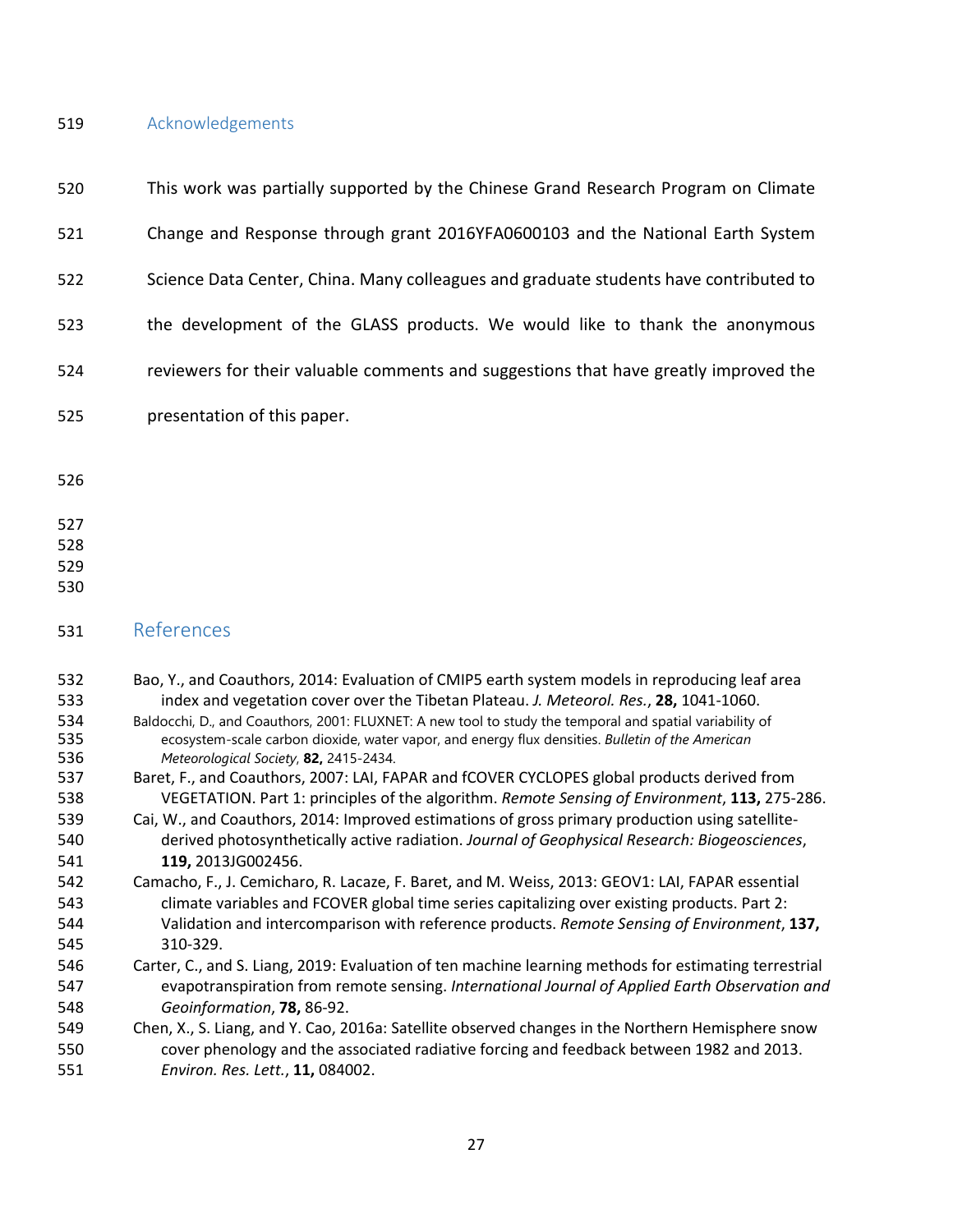- Chen, X., S. Liang, and Y. Cao, 2017: Sensitivity of Summer Drying to Spring Snow-Albedo Feedback Throughout the Northern Hemisphere From Satellite Observations. *IEEE Geoscience and Remote Sensing Letters*, **14,** 2345-2349.
- Chen, X., S. Liang, Y. Cao, and T. He, 2016b: Distribution, attribution, and radiative forcing of snow cover changes over China from 1982 to 2013. *Climatic Change*, **137,** 363-377.
- Chen, X., S. Liang, Y. Cao, T. He, and D. Wang, 2015: Observed contrast changes in snow cover phenology in northern middle and high latitudes from 2001–2014. *Sci Rep*, **5,** 16820.
- Chen, X., D. Long, S. Liang, L. He, C. Zeng, X. Hao, and Y. Hong, 2018: Developing a composite daily snow cover extent record over the Tibetan Plateau from 1981 to 2016 using multisource data. *Remote Sensing of Environment*, **215,** 284-299.
- Cheng, J., and S. Liang, 2013: Estimating global land surface broadband thermal-infrared emissivity from the Advanced Very High Resolution Radiometer optical data. *Int. J. Digit. Earth***,** DOI: 10.1080/17538947.17532013.17783129.
- Cheng, J., and S. Liang, 2014: Estimating the broadband longwave emissivity of global bare soil from the MODIS shortwave albedo product. *Journal of Geophysical Research: Atmospheres*, **119,** 614- 634.
- ——, 2016: Global Estimates for High-Spatial-Resolution Clear-Sky Land Surface Upwelling Longwave Radiation From MODIS Data. *IEEE Transactions on Geoscience and Remote Sensing*, **54,** 4115- 4129.
- Cheng, J., S. Liang, and W. Wang, 2017a: Surface downward longwave radiation. *Comprehensive Remote Sensing Vol. 5 Earth's Energy Budget*, S. Liang, Ed., Elsevier, 196-216.
- Cheng, J., F. Yang, and Y. Guo, 2019: A comparative study of bulk parameterization schemes for estimating cloudy-sky surface downward longwave radiation. *Remote Sensing*, **11,** 528.
- Cheng, J., S. Liang, and J. Shi, 2020: Impact of Air Temperature Inversion on the Clear-Sky Surface Downward Longwave Radiation Estimation. *IEEE Transactions on Geoscience and Remote Sensing*.
- Cheng, J., S. Liang, Y. Yao, and X. Zhang, 2013: Estimating the Optimal Broadband Emissivity Spectral Range for Calculating Surface Longwave Net Radiation. *IEEE Geoscience and Remote Sensing Letters*, **10,** 401-405.
- Cheng, J., S. Liang, W. Verhoef, L. Shi, and Q. Liu, 2016: Estimating the Hemispherical Broadband Longwave Emissivity of Global Vegetated Surfaces Using a Radiative Transfer Model. *IEEE Transactions on Geoscience and Remote Sensing*, **54,** 905-917.
- Cheng, J., S. Liang, Y. Yao, B. Ren, L. Shi, and H. Liu, 2014: A Comparative Study of Three Land Surface Broadband Emissivity Datasets from Satellite Data. *Remote Sensing*, **6,** 111-134.
- Cheng, J., X. Cheng, S. Liang, R. Niclòs, A. Nie, and Q. Liu, 2017b: A Lookup Table-Based Method for Estimating Sea Surface Hemispherical Broadband Emissivity Values (8–13.5 μm). *Remote Sensing*, **9,** 245,doi:210.3390/rs9030245.
- Dickinson, R. E., 1983: Land surface processes and climate-surface albedos and energy balance. *Advances in Geophysics*, **25,** 305-353.
- Dong, L., J. Hu, S. Tang, and M. Min, 2013: Field Validation of GLASS Land Surface Broadband Emissivity (LSBE) Database using pseudo-invariant sand dune sites in North of China. *Int. J. Digit. Earth*, **,** DOI:10.1080/17538947.17532013.17822573.
- Driemel, A., and Coauthors, 2018: Baseline Surface Radiation Network (BSRN): structure and data description (1992-2017). *Earth System Science Data*, **10,** 1491-1501.
- Druel, A., and Coauthors, 2017: Towards a more detailed representation of high-latitude vegetation in the global land surface model ORCHIDEE (ORC-HL-VEGv1. 0). *Geosci. Model Dev.*, **10,** 4693.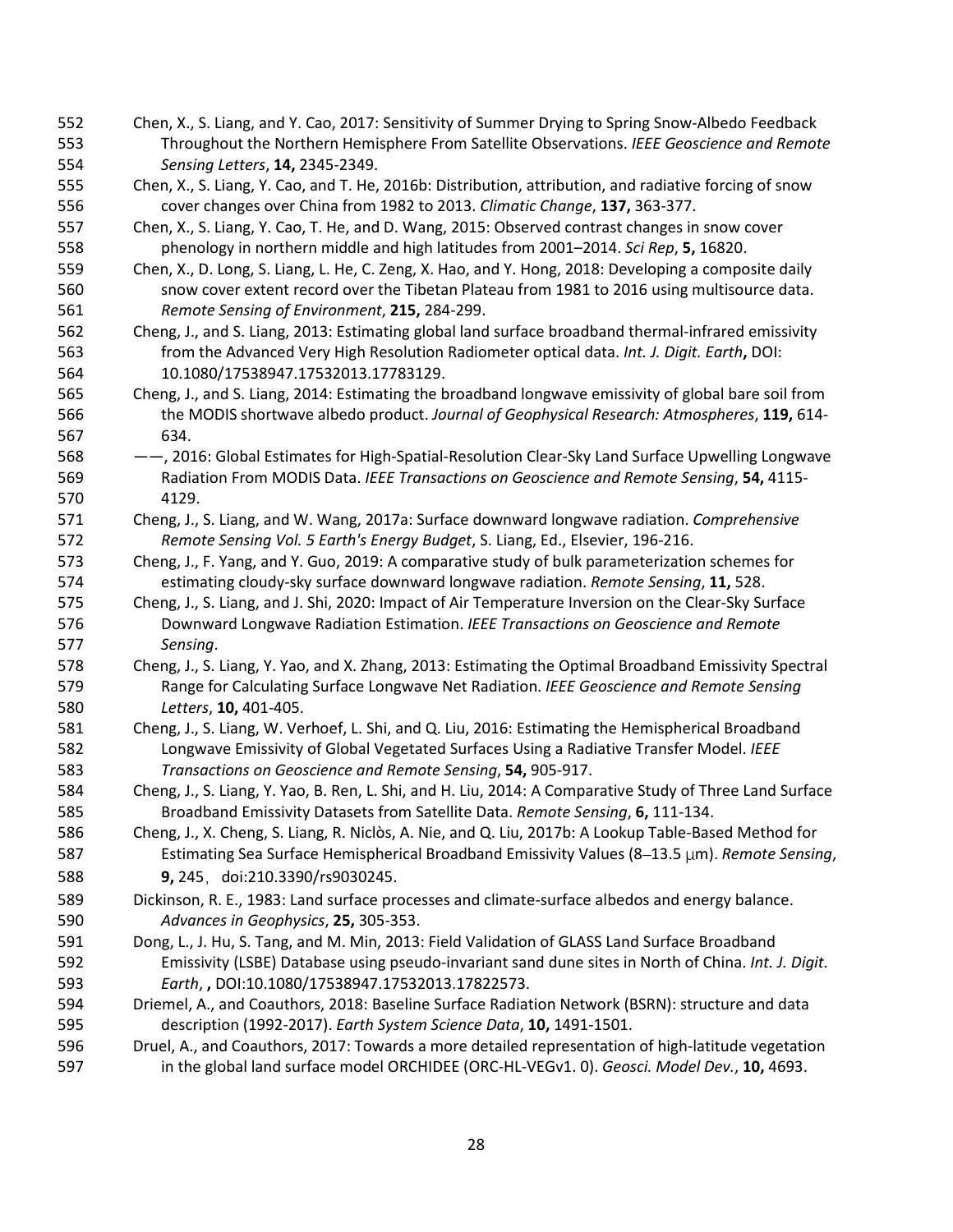- Feng, Y., Q. Liu, Y. Qu, and S. Liang, 2016: Estimation of the Ocean Water Albedo From Remote Sensing and Meteorological Reanalysis Data. *IEEE Transactions on Geoscience and Remote Sensing*, **54,** 850-868.
- Fensholt, R., I. Sandholt, and M. S. Rasmussen, 2004: Evaluation of MODIS LAI, fAPAR and the relation between fAPAR and NDVI in a semi-arid environment using in situ measurements. *Remote Sensing of Environment*, **91,** 490-507.
- Fisher, J. B., K. P. Tu, and D. D. Baldocchi, 2008: Global estimates of the land-atmosphere water flux based on monthly AVHRR and ISLSCP-II data, validated at 16 FLUXNET sites. *Remote Sensing of Environment*, **112,** 901-919.
- Forman, B., and S. Margulis, 2009: High-resolution satellite-based cloud-coupled estimates of total downwelling surface radiation for hydrologic modelling applications. *Hydrology and Earth System Sciences*, **13,** 969-986.
- GCOS, 2016: The Global Observing System for Climate: Implementation Needs, GCOS-200, GOOS-214, 342 pp.
- Gelaro, R., and Coauthors, 2017: The Modern-Era Retrospective Analysis for Research and Applications, Version 2 (MERRA-2). *Journal of Climate*, **30,** 5419-5454.
- Guimberteau, M., and Coauthors, 2018: ORCHIDEE-MICT (v8. 4.1), a land surface model for the high latitudes: model description and validation. *Geosci. Model Dev.*, **11,** 121.
- Guo, Y., J. Cheng, and S. Liang, 2019: Comprehensive assessment of parameterization methods for estimating clear-sky surface downward longwave radiation. *Theoretical and Applied Climatology***,** 1-14, [https://doi.org/10.1007/s00704-00018-02423-00707.](https://doi.org/10.1007/s00704-00018-02423-00707)
- Han, F., and Coauthors, 2015: Effects of climate change on phenology and primary productivity in the desert steppe of Inner Mongolia. *J. Arid Land*, **7,** 251-263.
- He, L., J. M. Chen, J. Pisek, C. B. Schaaf, and A. H. Strahler, 2012: Global clumping index map derived from the MODIS BRDF product. *Remote Sensing of Environment*, **119,** 118-130.
- He, T., S. Liang, and D.-X. Song, 2014: Analysis of global land surface albedo climatology and spatial- temporal variation during 1981–2010 from multiple satellite products. *Journal of Geophysical Research: Atmospheres*, **119,** 10,281-210,298.
- He, T., S. Liang, Y. Yu, Q. Liu, and F. Gao, 2013: Greenland surface albedo changes 1981-2012 from satellite observations. *Environ. Res. Lett.*, **8,** 044043, DOI:044010.041088/041748- 049326/044048/044044/044043.
- Hu, L., W. Fan, H. Ren, S. Liu, Y. Cui, and P. Zhao, 2018: Spatiotemporal Dynamics in Vegetation GPP over the Great Khingan Mountains Using GLASS Products from 1982 to 2015. *Remote Sensing*, **10,** 488.
- Hu, Y., G. Jia, C. Pohl, X. Zhang, and J. van Genderen, 2016: Assessing surface albedo change and its induced radiation budget under rapid urbanization with Landsat and GLASS data. *Theoretical and applied climatology*, **123,** 711-722.
- Hu, Y., M. Hou, G. Jia, X. Zhang, R. Xu, and Y. He, 2015: Comparison of three different methods to identify fractional urban signals for improving climate modelling. *International Journal of Remote Sensing*, **36,** 3274-3292.
- Huang, H., C. Liu, X. Wang, G. S. Biging, Y. Chen, J. Yang, and P. Gong, 2017: Mapping vegetation heights in China using slope correction ICESat data, SRTM, MODIS-derived and climate data. *ISPRS Journal of Photogrammetry and Remote Sensing*, **129,** 189-199.
- Huang, Y., S. Gerber, T. Huang, and J. W. Lichstein, 2016: Evaluating the drought response of CMIP5 models using global gross primary productivity, leaf area, precipitation, and soil moisture data. *Global Biogeochemical Cycles*, **30,** 1827-1846.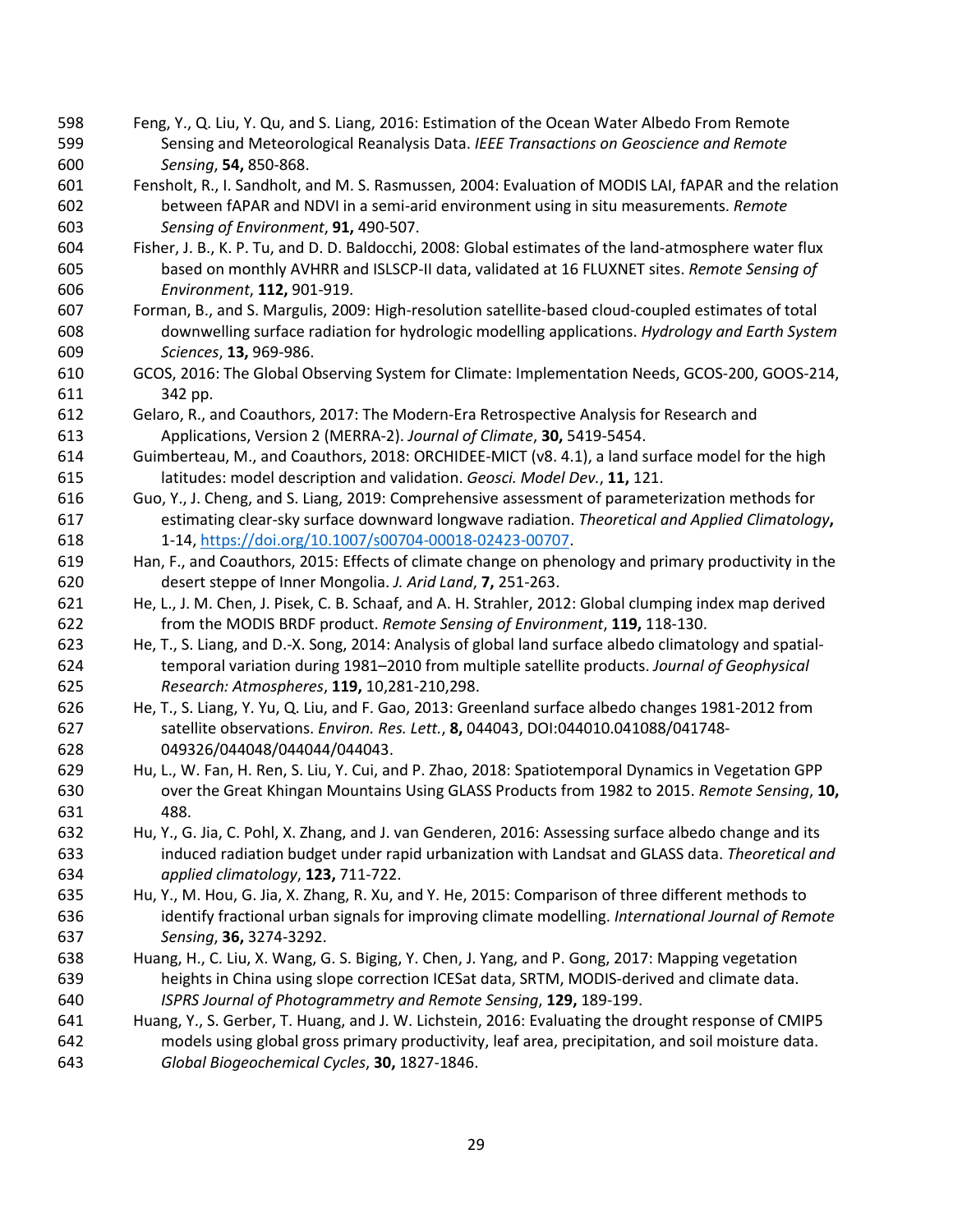- Jia, A., S. Liang, B. Jiang, X. Zhang, and G. Wang, 2018a: Comprehensive Assessment of Global Surface Net Radiation Products and Uncertainty Analysis. *Journal of Geophysical Research: Atmospheres*, **123,** 1970-1989.
- Jia, K., S. L. Liang, X. Q. Wei, Y. J. Yao, L. Q. Yang, X. T. Zhang, and D. Y. Liu, 2018b: Validation of Global LAnd Surface Satellite (GLASS) fractional vegetation cover product from MODIS data in an agricultural region. *Remote Sens. Lett.*, **9,** 847-856.
- Jia, K., and Coauthors, 2016: Fractional vegetation cover estimation algorithm for Chinese GF-1 wide field view data. *Remote Sensing of Environment*, **177,** 184-191.
- Jia, K., and Coauthors, 2019: Long-Term Global Land Surface Satellite (GLASS) Fractional Vegetation Cover Product Derived From MODIS and AVHRR Data. *IEEE J. Sel. Top. Appl. Earth Observ. Remote Sens.*, **12,** 508-518.
- Jia, K., and Coauthors, 2015: Global Land Surface Fractional Vegetation Cover Estimation Using General Regression Neural Networks From MODIS Surface Reflectance. *Ieee Transactions on Geoscience and Remote Sensing*, **53,** 4787-4796.
- Jia, W., M. Liu, D. Wang, H. He, P. Shi, Y. Li, and Y. Wang, 2018c: Uncertainty in simulating regional gross primary productivity from satellite-based models over northern China grassland. *Ecological indicators*, **88,** 134-143.
- Jiang, B., Y. Zhang, S. Liang, X. Zhang, and Z. Xiao, 2014: Surface Daytime Net Radiation Estimation Using Artificial Neural Networks. *Remote Sensing*, **6,** 11031-11050.
- Jiang, B., and Coauthors, 2019: Validation of the Surface Daytime Net Radiation Product From Version 4.0 GLASS Product Suite. *IEEE Geoscience and Remote Sensing Letters*, **16,** 509-513.
- Jiang, B., and Coauthors, 2015: Empirical estimation of daytime net radiation from shortwave radiation and ancillary information. *Agricultural and Forest Meteorology*, **211–212,** 23-36.
- Jiapaer, G., S. Liang, Q. X. Yi, and J. P. Liu, 2015: Vegetation dynamics and responses to recent climate change in Xinjiang using leaf area index as an indicator. *Ecological Indicators*, **58,** 64-76.
- Jin, M., and S. Liang, 2006: Improve land surface emissivity parameter for land surface models using global remote sensing observations. *Journal of Climate*, **19,** 2867-2881.
- Kanniah, K. D., J. Beringer, L. B. Hutley, N. J. Tapper, and X. Zhu, 2009: Evaluation of Collections 4 and 5 of the MODIS Gross Primary Productivity product and algorithm improvement at a tropical savanna site in northern Australia. *Remote Sensing of Environment*, **113,** 1808-1822.
- Kustas, W. P., and Coauthors, 2018: The grape remote sensing atmospheric profile and evapotranspiration experiment. *Bulletin of the American Meteorological Society*, **99,** 1791-1812.
- Li, R. Q., Y. H. Gao, D. L. Chen, Y. X. Zhang, and S. S. Li, 2018a: Contrasting vegetation changes in dry and humid regions of the Tibetan Plateau over recent decades. *Sci. Cold Arid Reg.*, **10,** 482-492.
- Li, S., J. Weigand, and S. Ganguly, 2017: The Potential for Climate Impacts from Widespread Deployment of Utility-Scale Solar Energy Installations: An Environmental Remote Sensing Perspective. *J Remote Sensing & GIS*, **6,** 2.
- Li, X., and Coauthors, 2013: Estimation of gross primary production over the terrestrial ecosystems in China. *Ecol. Model.*, **261–262,** 80-92.
- Li, X. L., H. Lu, L. Yu, and K. Yang, 2018b: Comparison of the Spatial Characteristics of Four Remotely Sensed Leaf Area Index Products over China: Direct Validation and Relative Uncertainties. *Remote Sensing*, **10,** 26.
- Li, Y., M. Zhao, S. Motesharrei, Q. Mu, E. Kalnay, and S. Li, 2015: Local cooling and warming effects of forests based on satellite observations. *Nat. Commun.*, **6,** 6603.
- Liang, S., and J. Wang, 2019: *Advanced remote sensing: Terrestrial information extraction and applications.* 2e ed. Academic Press/Elsevier, 985 pp.
- Liang, S., D. Wang, T. He, and Y. Yu, 2019: Remote sensing of earth's energy budget: synthesis and review. *Int. J. Digit. Earth*, **12,** 737-780.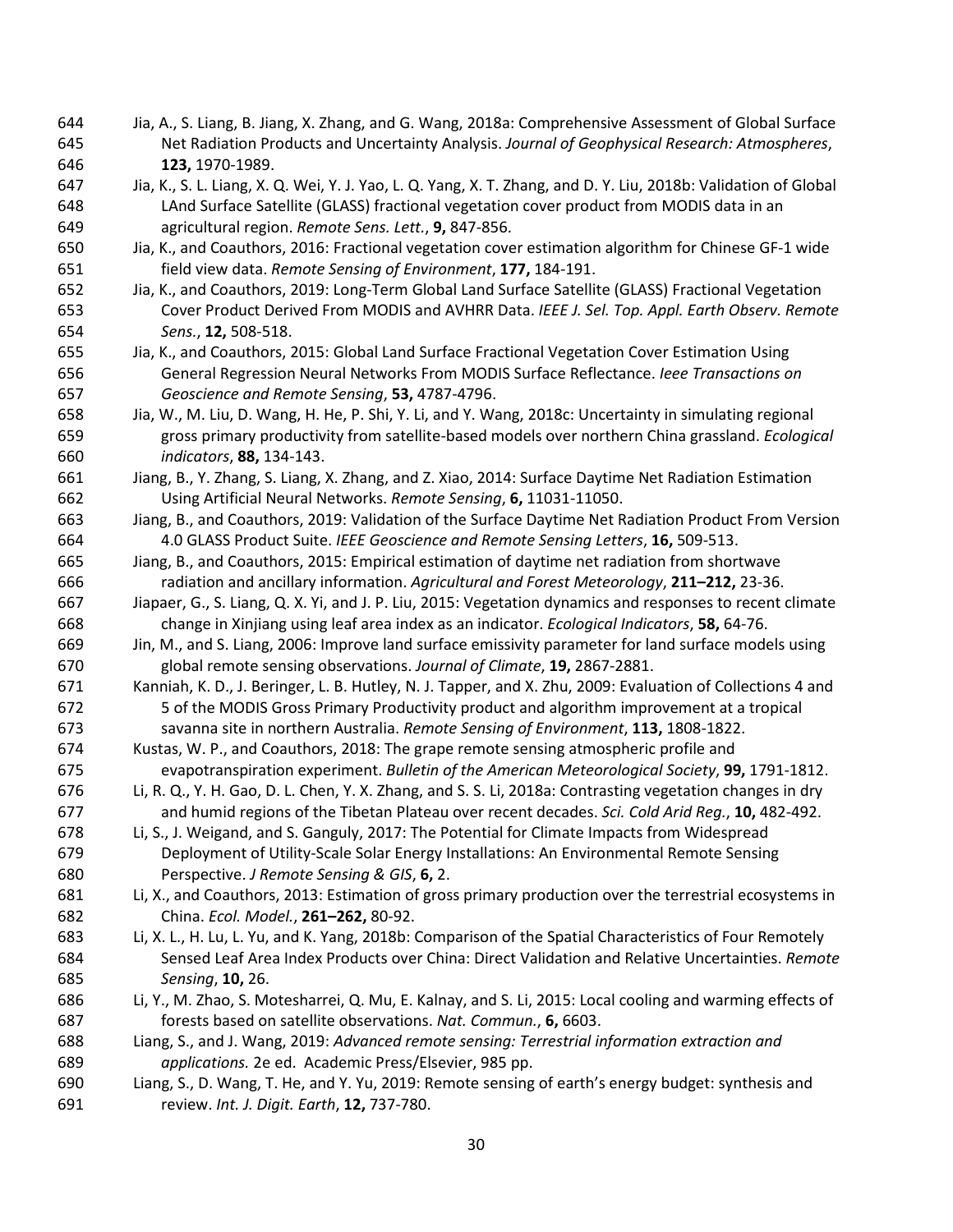- Liang, S., T. Zheng, R. Liu, H. Fang, S. C. Tsay, and S. Running, 2006: Mapping incident Photosynthetically Active Radiation (PAR) from MODIS Data. *Journal of Geophysical Research-Atmospheres*, **111,** Art. No. D15208, doi:15210.11029/12005JD006730.
- Liang, S., X. Zhang, Z. Xiao, J. Cheng, Q. Liu, and X. Zhao, 2013a: *Global LAnd Surface Satellite (GLASS) products: Algorithms, validation and analysis.* Springer.
- Liang, S., and Coauthors, 2013b: A Long-term Global LAnd Surface Satellite (GLASS) Dataset for Environmental Studies. *Int. J. Digit. Earth*, **6,** 5-33.
- Liu, N., Q. Liu, L. Wang, S. Liang, J. Wen, Y. Qu, and S. Liu, 2013a: A statistics-based temporal filter algorithm to map spatiotemporally continuous shortwave albedo from MODIS data. *Hydrology and Earth System Sciences*, **17,** 2121-2129, doi:2110.5194/hess-2117-2121-2013.
- Liu, P., L. Hao, C. Pan, D. Zhou, Y. Liu, and G. Sun, 2017: Combined effects of climate and land management on watershed vegetation dynamics in an arid environment. *Science of the Total Environment*, **589,** 73-88.
- Liu, Q., L. Wang, Y. Qu, N. Liu, S. Liu, H. Tang, and S. Liang, 2013b: Priminary Evaluation of the Long- Term GLASS Albedo Product. *Int. J. Digit. Earth*, **6,** 69- 95,doi:10.1080/17538947.17532013.17804601.
- Liu, W., and Coauthors, 2016: Hydrological recovery in two large forested watersheds of southeastern China: the importance of watershed properties in determining hydrological responses to reforestation. *Hydrology and Earth System Sciences*, **20,** 4747-4756.
- Liu, X., B.-H. Tang, G. Yan, Z.-L. Li, and S. Liang, 2019: Retrieval of Global Orbit Drift Corrected Land Surface Temperature from Long-term AVHRR Data. *Remote Sensing*, **11,** 2843.
- Liu, Y. B., and Coauthors, 2018: Satellite-derived LAI products exhibit large discrepancies and can lead to substantial uncertainty in simulated carbon and water fluxes. *Remote Sensing of Environment*, **206,** 174-188.
- Liu, Z., Q. Shao, and J. Liu, 2015: The performances of MODIS-GPP and-ET products in China and their sensitivity to input data (FPAR/LAI). *Remote Sensing*, **7,** 135-152.
- Ma, H., Q. Liu, S. Liang, and Z. Xiao, 2017a: Simultaneous Estimation of Leaf Area Index, Fraction of Absorbed Photosynthetically Active Radiation and Surface Albedo from multiple-Satellite Data. *IEEE Transactions on Geoscience and Remote Sensing*, **55,** 4334 - 4354,
- doi:4310.1109/TGRS.2017.2691542. Ma, H., S. Liang, Z. Xiao, and H. Shi, 2017b: Simultaneous inversion of multiple land surface
- parameters from MODIS optical–thermal observations. *ISPRS Journal of Photogrammetry and Remote Sensing*, **128,** 240-254.
- Ma, H., S. Liang, Z. Xiao, and D. Wang, 2018: Simultaneous Estimation of Multiple Land Surface Parameters from VIIRS Optical-Thermal data. *IEEE Geoscience and Remote Sensing Letters*, **15,** 151-160.
- Ma, J., X. Yan, W. Dong, and J. Chou, 2015: Gross primary production of global forest ecosystems has been overestimated. *Sci Rep*, **5,** 10820.
- Ma, N., J. Szilagyi, Y. Zhang, and W. Liu, 2019: Complementary‐relationship‐based modeling of terrestrial evapotranspiration across China during 1982–2012: Validations and spatiotemporal analyses. *Journal of Geophysical Research: Atmospheres*, **124,** 4326-4351.
- Ma, R., and Coauthors, 2017c: Assimilation of remotely-sensed leaf area index into a dynamic vegetation model for gross primary productivity estimation. *Remote Sensing*, **9,** 188.
- Meng, X., J. Cheng, and S. Liang, 2017: Estimating Land Surface Temperature from Feng Yun-3C/MERSI Data Using a New Land Surface Emissivity Scheme. *Remote Sensing*, **9,** 1247.
- Mu, Q., M. Zhao, and S. W. Running, 2011: Improvements to a MODIS global terrestrial
- evapotranspiration algorithm. *Remote Sensing of Environment*, **115,** 1781-1800.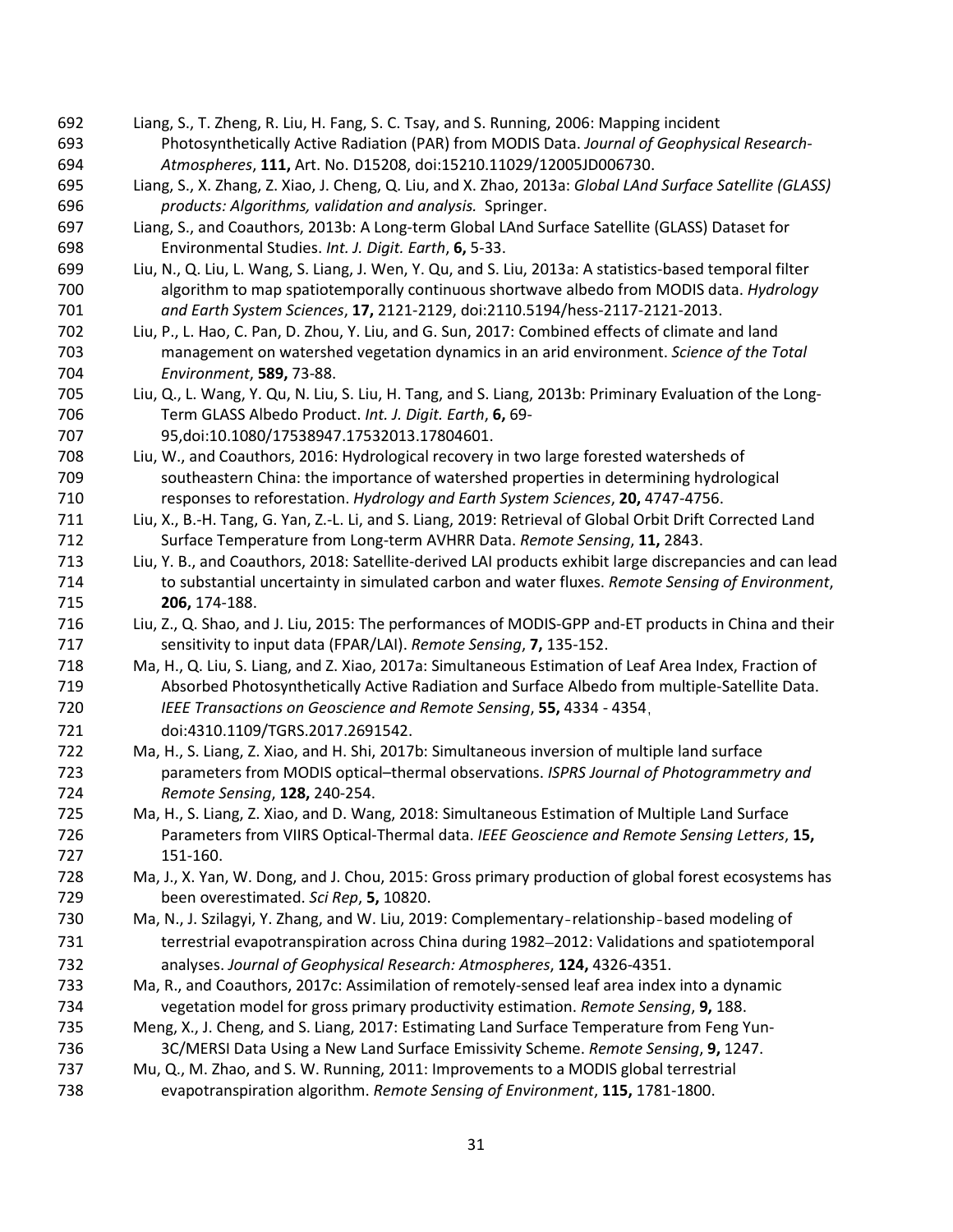- Mu, X., S. Huang, H. Ren, G. Yan, W. Song, and G. Ruan, 2015: Validating GEOV1 Fractional Vegetation Cover Derived From Coarse-Resolution Remote Sensing Images Over Croplands. *IEEE J. Sel. Top. Appl. Earth Observ. Remote Sens.*, **8,** 439-446. Myneni, R. B., and Coauthors, 2002: Global products of vegetation leaf area and fraction absorbed PAR from year one of MODIS data. *Remote Sensing of Environment*, **83,** 214-231. NRC, 2004: *Climate Data Records from Environmental Satellites: Interim Report.* The National Academies Press.
- Pasquato, M., C. Medici, A. D. Friend, and F. Francés, 2015: Comparing two approaches for parsimonious vegetation modelling in semiarid regions using satellite data. *Ecohydrology*, **8,** 1024-1036.
- Peng, J., and Coauthors, 2015: Multi-scale validation strategy for satellite albedo products and its uncertainty analysis. *Sci. China Earth Sci.*, **58,** 573-588.
- Piao, S. L., and Coauthors, 2015: Detection and attribution of vegetation greening trend in China over the last 30 years. *Global Change Biology*, **21,** 1601-1609.
- Qu, Y., Q. Liu, S. Liang, L. Wang, N. Liu, and S. Liu, 2014: Improved direct-estimation algorithm for mapping daily land-surface broadband albedo from MODIS data. *IEEE Transactions on Geoscience and Remote Sensing*, **52,** 907-919.
- Qu, Y., S. Liang, Q. Liu, X. Li, Y. Feng, and S. Liu, 2016: Estimating Arctic sea-ice shortwave albedo from MODIS data. *Remote Sensing of Environment*, **186,** 32-46.
- Rao, Y., and Coauthors, 2020: Estimating daily average surface air temperature using satellite land surface temperature and top-of-atmosphere radiation products over the Tibetan Plateau. *Remote Sensing of Environment*, **234,**
- 11146[2,https://doi.org/111410.111016/j.rse.112019.111462.](https://doi.org/111410.111016/j.rse.112019.111462)
- Restrepo-Coupe, N., and Coauthors, 2013: What drives the seasonality of photosynthesis across the Amazon basin? A cross-site analysis of eddy flux tower measurements from the Brasil flux network. *Agricultural and Forest Meteorology*, **182-183,** 128-144.
- Shi, H., Z. Xiao, S. Liang, and X. Zhang, 2016: Consistent estimation of multiple parameters from MODIS top of atmosphere reflectance data using a coupled soil-canopy-atmosphere radiative transfer model. *Remote Sensing of Environment*, **184,** 40-57.
- Shi, H., Z. Xiao, S. Liang, and H. Ma, 2017: A Method for Consistent Estimation of Multiple Land Surface Parameters From MODIS Top-of-Atmosphere Time Series Data. *IEEE Transactions on Geoscience and Remote Sensing*, **55,** 5158-5173.
- Song, L., and Coauthors, 2018a: Monitoring and validating spatially and temporally continuous daily evaporation and transpiration at river basin scale. *Remote Sensing of Environment*, **219,** 72-88.
- Song, Z., S. Liang, D. Wang, Y. Zhou, and Y. Yu, 2018b: Long-term record of top-of-atmosphere albedo generated from AVHRR data. *Remote Sensing of Environment*, **211,** 71-88.
- Sun, Y., D. Wendi, D. E. Kim, and S.-Y. Liong, 2016: Development and application of an integrated hydrological model for Singapore freshwater swamp forest. *Procedia engineering*, **154,** 1002- 1009.
- Tang, H., K. Yu, O. Hagolle, K. Jiang, X. Geng, and Y. Zhao, 2013: A cloud detection method based on a time series of MODIS surface reflectance images. *Int. J. Digit. Earth*, **6,** 157-171.
- Tesemma, Z. K., Y. Wei, M. C. Peel, and A. W. Western, 2015: The effect of year-to-year variability of 781 leaf area index on Variable Infiltration Capacity model performance and simulation of runoff. *Adv. Water Resour.*, **83,** 310-322.
- Tian, X., and Coauthors, 2015: Simulation of forest evapotranspiration using time-series parameterization of the Surface Energy Balance System (SEBS) over the Qilian Mountains. *Remote sensing*, **7,** 15822-15843.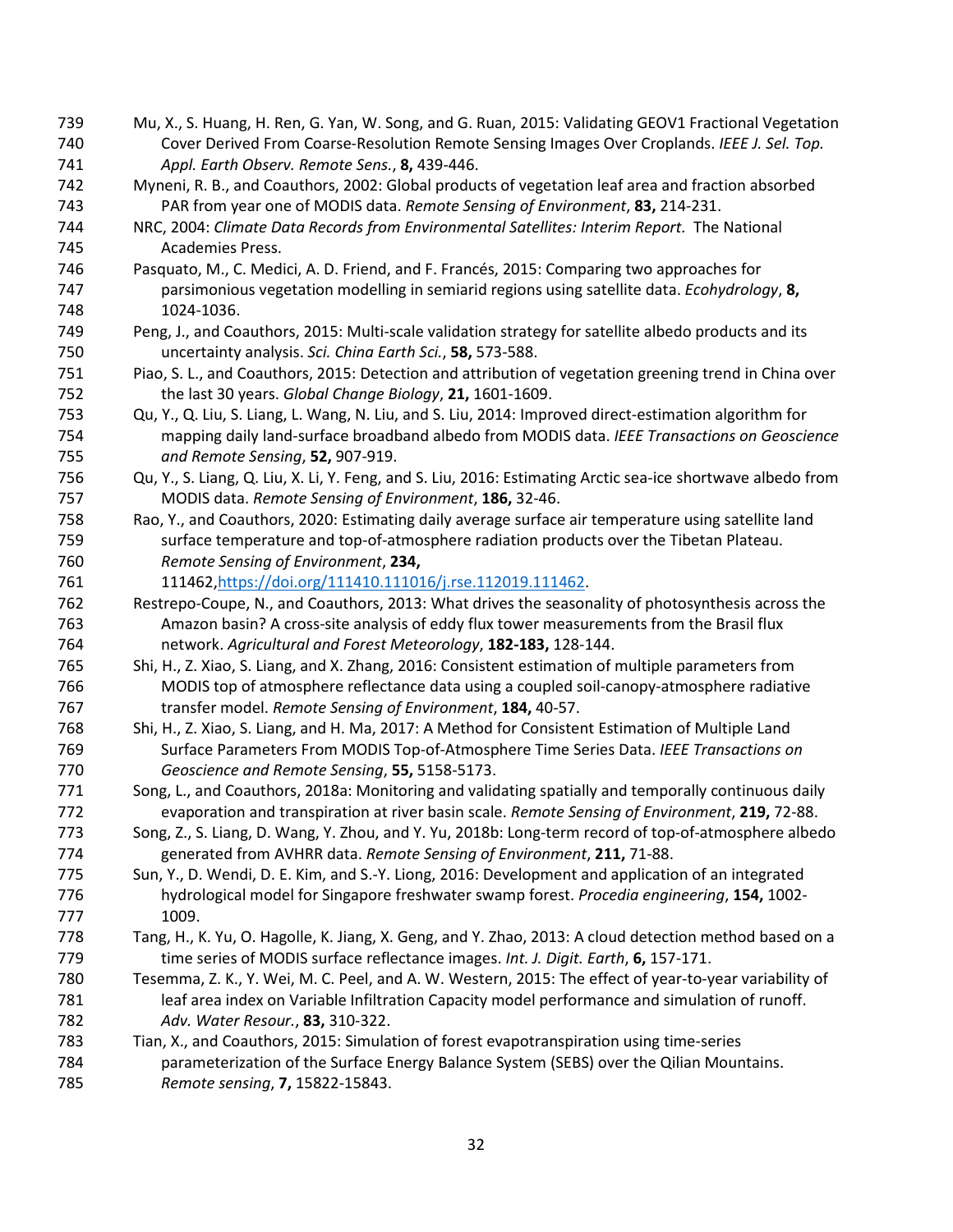- Tian, X., and Coauthors, 2017: Modeling forest above-ground biomass dynamics using multi-source data and incorporated models: A case study over the qilian mountains. *Agricultural and forest meteorology*, **246,** 1-14.
- Verma, M., and Coauthors, 2015: Improving the performance of remote sensing models for capturing intra- and inter-annual variations in daily GPP: An analysis using global FLUXNET tower data. *Agricultural and Forest Meteorology*, **214-215,** 416-429.
- Wang, D., and S. Liang, 2016: Estimating high-resolution top of atmosphere albedo from Moderate Resolution Imaging Spectroradiometer data. *Remote Sensing of Environment*, **178,** 93-103.
- Wang, D., and S. Liang, 2017: Estimating top-of-atmosphere daily reflected shortwave radiation flux over land from MODIS data. *IEEE Transactions on Geoscience and Remote Sensing*, **55,** 4022 - 4031.
- Wang, H., and Coauthors, 2018: Sensitivity of biogenic volatile organic compound emissions to leaf area index and land cover in Beijing. *Atmospheric Chemistry and Physics*, **18,** 9583-9596.
- Wang, J., J. Wang, H. Zhou, and Z. Xiao, 2017a: Detecting forest disturbance in northeast China from GLASS LAI time series data using a dynamic model. *Remote Sensing*, **9,** 1293.
- Wang, K. C., R. E. Dickinson, M. Wild, and S. Liang, 2010: Evidence for decadal variation in global terrestrial evapotranspiration between 1982 and 2002: 1. Model development. *Journal of Geophysical Research-Atmospheres*, **115,** D20112, DOI:20110.21029/22009jd013671.
- Wang, L., H. Zhu, A. Lin, L. Zou, W. Qin, and Q. Du, 2017b: Evaluation of the latest MODIS GPP products across multiple biomes using Global Eddy Covariance Flux Data. *Remote Sensing*, **9,** 418.
- Wang, Q., H. Zheng, X. Zhu, and G. Yu, 2015: Primary estimation of Chinese terrestrial carbon sequestration during 2001–2010. *Sci. Bull.*, **60,** 577-590.
- Wang, R., J. M. Chen, Z. Liu, and A. Arain, 2017c: Evaluation of seasonal variations of remotely sensed leaf area index over five evergreen coniferous forests. *ISPRS Journal of Photogrammetry and Remote Sensing*, **130,** 187-201.
- Wild, M., and Coauthors, 2014: The energy balance over land and oceans: an assessment based on direct observations and CMIP5 climate models. *Climate Dynamics***,** 1-37.
- Xiao, Z., S. Liang, and B. Jiang, 2017a: Evaluation of four long time-series global leaf area index products. *Agricultural and Forest Meteorology*, **246,** 218-230.
- Xiao, Z., S. Liang, and R. Sun, 2018: Evaluation of Three Long Time Series for Global Fraction of Absorbed Photosynthetically Active Radiation (FAPAR) Products. *IEEE Transactions on Geoscience and Remote Sensing*, **56,** 5509-5524.
- Xiao, Z., S. Liang, T. Wang, and Q. Liu, 2015a: Reconstruction of Satellite-Retrieved Land-Surface Reflectance Based on Temporally-Continuous Vegetation Indices. *Remote Sensing*, **7,** 9844-9864.
- Xiao, Z., T. Wang, S. Liang, and R. Sun, 2016a: Estimating the Fractional Vegetation Cover from GLASS Leaf Area Index Product. *Remote Sensing*, **8,** 337.
- Xiao, Z., S. Liang, T. Wang, and B. Jiang, 2016b: Retrieval of Leaf Area Index (LAI) and Fraction of Absorbed Photosynthetically Active Radiation (FAPAR) from VIIRS Time-Series Data. *Remote Sensing*, **8,** 351.
- Xiao, Z., S. Liang, R. Sun, J. Wang, and B. Jiang, 2015b: Estimating the fraction of absorbed photosynthetically active radiation from the MODIS data based GLASS leaf area index product. *Remote Sensing of Environment*, **171,** 105-117.
- 828 Xiao, Z., S. Liang, J. Wang, D. Xie, J. Song, and R. Fensholt, 2015c: A Framework for the Simultaneous Estimation of Leaf Area Index, Fraction of Absorbed Photosynthetically Active Radiation and Albedo from MODIS Time Series Data. *IEEE Transactions on Geoscience and Remote Sensing*, **53,** 3178-3197.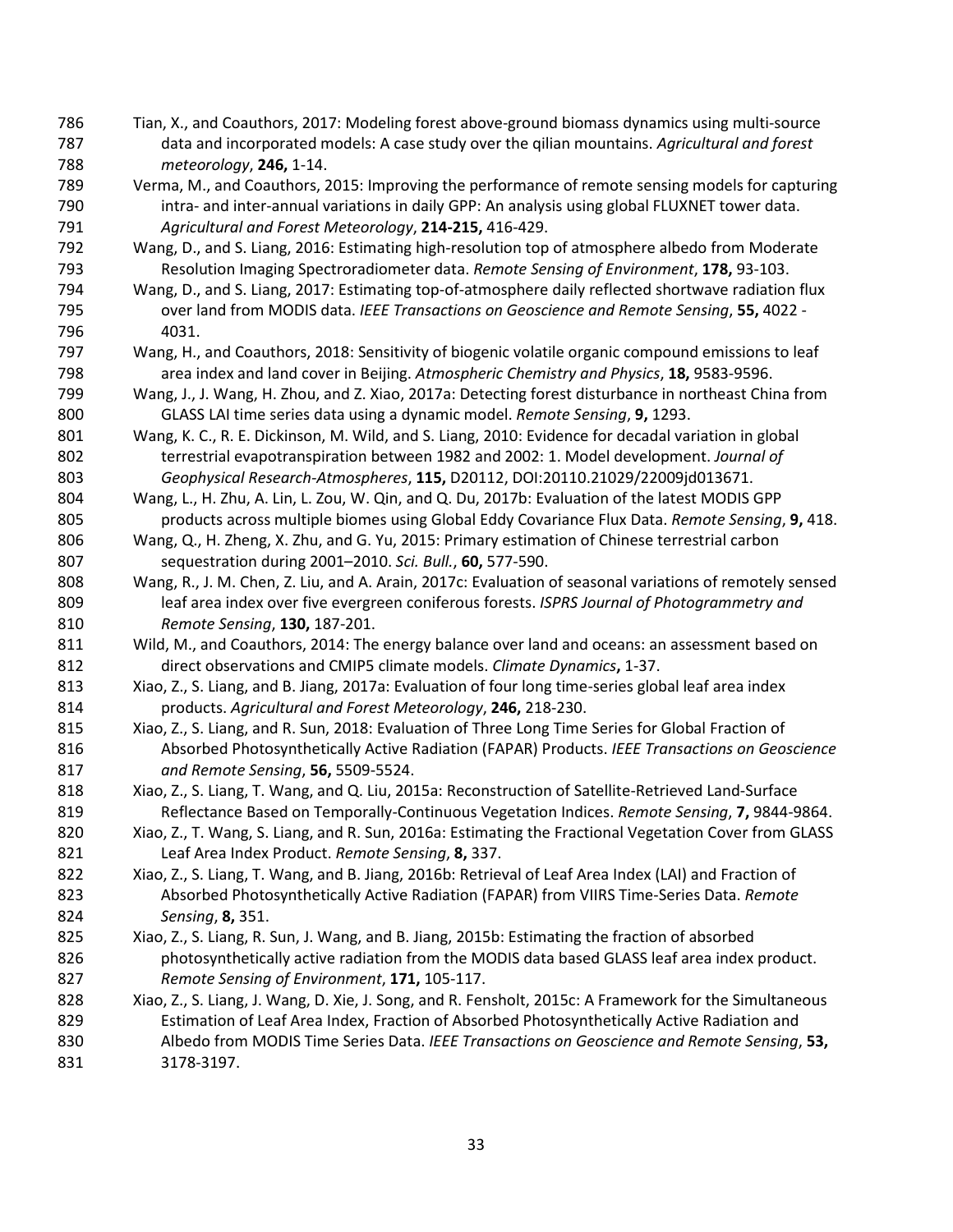- Xiao, Z., S. Liang, J. Wang, Y. Xiang, X. Zhao, and J. Song, 2016c: Long-time-series global land surface satellite leaf area index product derived from MODIS and AVHRR surface reflectance. *IEEE Transactions on Geoscience and Remote Sensing*, **54,** 5301-5318.
- 835 Xiao, Z., S. Liang, X. Tian, K. Jia, Y. Yao, and B. Jiang, 2017b: Reconstruction of Long-Term Temporally Continuous NDVI and Surface Reflectance From AVHRR Data. *IEEE J. Sel. Top. Appl. Earth Observ. Remote Sens.*, **10,** 5551-5568.
- 838 Xiao, Z. Q., S. Liang, J. D. Wang, P. Chen, X. J. Yin, L. Q. Zhang, and J. L. Song, 2014: Use of General Regression Neural Networks for Generating the GLASS Leaf Area Index Product From Time-Series MODIS Surface Reflectance. *Ieee Transactions on Geoscience and Remote Sensing*, **52,** 209-223.
- 841 Xu, B., and Coauthors, 2018: An integrated method for validating long-term leaf area index products using global networks of site-based measurements. *Remote Sensing of Environment*, **209,** 134- 151.
- Xu, X., and Coauthors, 2013: Implications of ice storm damages on the water and carbon cycle of bamboo forests in southeastern China. *Agricultural and forest meteorology*, **177,** 35-45.
- Yang, L., S. Liang, and Y. Zhang, 2020a: A new method for generating a global forest aboveground biomass map from multiple high-level satellite products and ancillary information. *IEEE Journal in Special Topics in Applied Earth Observations and Remote Sensing***, 13,** 2587-2597.
- 849 Yang, L., K. Jia, S. Liang, J. Liu, and X. Wang, 2016: Comparison of Four Machine Learning Methods for Generating the GLASS Fractional Vegetation Cover Product from MODIS Data. *Remote Sensing*, **8,** 682.
- Yang, W., Y. Wang, X. Liu, H. Zhao, R. Shao, and G. Wang, 2020b: Evaluation of the rescaled complementary principle in the estimation of evaporation on the Tibetan Plateau. *Science of The Total Environment*, **699,** 134367.
- Yao, Y., and Coauthors, 2014: Bayesian multimodel estimation of global terrestrial latent heat flux from eddy covariance, meteorological, and satellite observations. *Journal of Geophysical Research: Atmospheres*, **119,** 2013JD020864.
- Yao, Y. J., and Coauthors, 2013: MODIS-driven estimation of terrestrial latent heat flux in China based on a modified Priestley-Taylor algorithm. *Agricultural and Forest Meteorology*, **171,** 187-202.
- Yu, T., R. Sun, Z. Q. Xiao, Q. Zhang, J. M. Wang, and G. Liu, 2018: Generation of High Resolution Vegetation Productivity from a Downscaling Method. *Remote Sensing*, **10,** 22.
- Yuan, W., and Coauthors, 2014: Global comparison of light use efficiency models for simulating terrestrial vegetation gross primary production based on the LaThuile database. *Agricultural and forest meteorology*, **192,** 108-120.
- Yuan, W., and Coauthors, 2019: Increased atmospheric vapor pressure deficit reduces global vegetation growth. *Sci. Adv.*, **5,** eaax1396.
- Yuan, W. P., and Coauthors, 2010: Global estimates of evapotranspiration and gross primary production based on MODIS and global meteorology data. *Remote Sensing of Environment*, **114,** 1416-1431.
- Yuan, W. P., and Coauthors, 2007: Deriving a light use efficiency model from eddy covariance flux data for predicting daily gross primary production across biomes. *Agricultural and Forest Meteorology*, **143,** 189-207.
- 873 Zeng, Q., J. Cheng, and L. Dong, 2020: Assessment of the long-term high-spatial resolution Global LAnd Surface Satellite (GLASS) surface longwave radiation product using ground measurements. *IEEE Journal in Special Topics in Applied Earth Observations and Remote Sensing***,** doi:10.1109/JSTARS.2020.2992472.
- Zhang, X., S. Liang, G. Zhou, H. Wu, and X. Zhao, 2014: Generating Global LAnd Surface Satellite incident shortwave radiation and photosynthetically active radiation products from multiple satellite data. *Remote Sensing of Environment*, **152,** 318-332.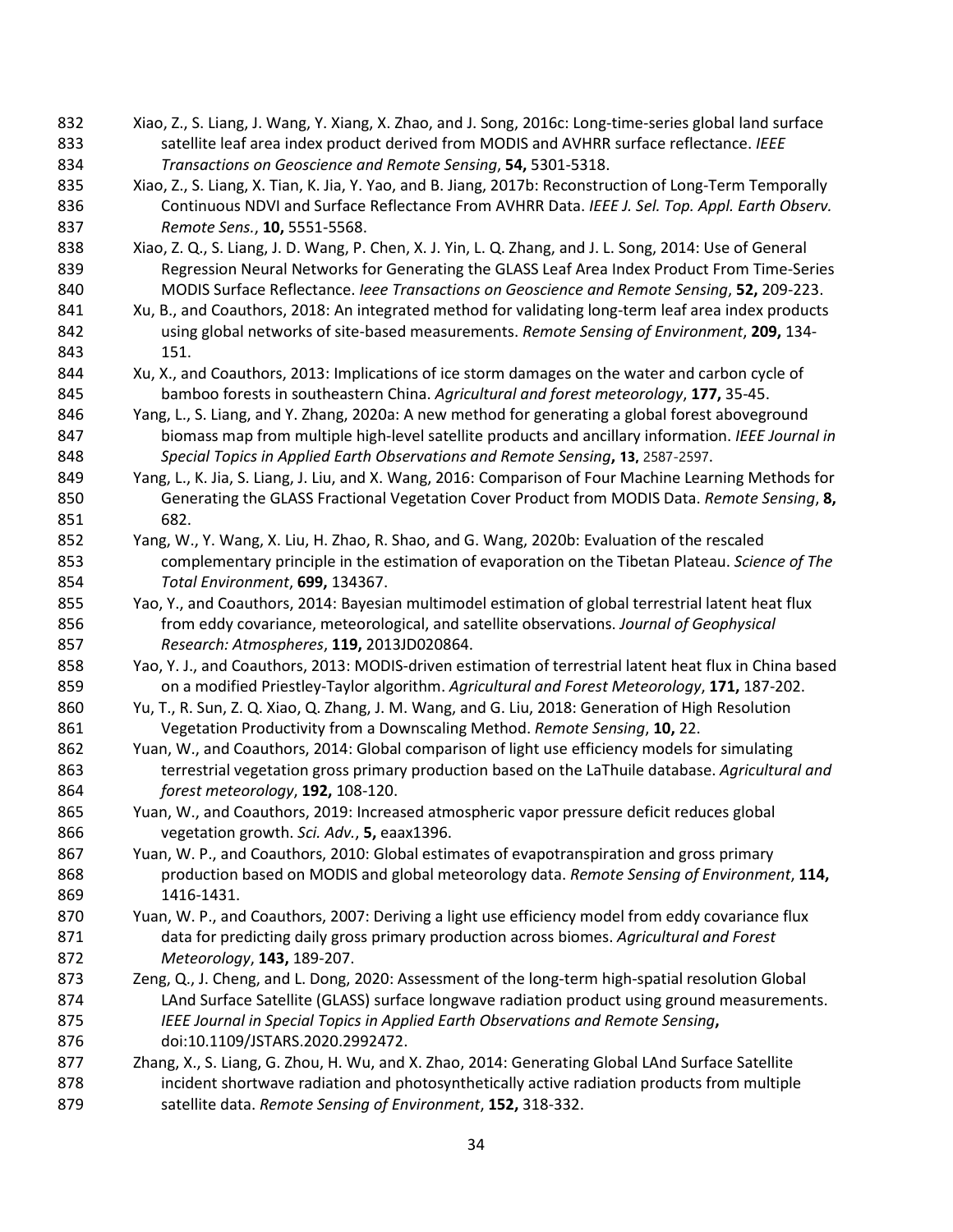- Zhang, X., and Coauthors, 2019: An Operational Approach for Generating the Global Land Surface Downward Shortwave Radiation Product from MODIS Data. *IEEE Transactions on Geoscience and Remote Sensing*, **57,** 4636-4650.
- 883 Zhang, Y., and S. Liang, 2014: Surface radiative forcing of forest disturbances over northeastern China *Environ. Res. Lett.*, **9,** 024002,doi:024010.021088/021748-029326/024009/024002/024002.
- 885 Zhang, Y., and S. Liang, 2018: Impacts of land cover transitions on surface temperature in China based on satellite observations. *Environ. Res. Lett.*, **13,** 024010.
- 887 Zhao, L., Z.-L. Yang, and T. J. Hoar, 2016: Global Soil Moisture Estimation by Assimilating AMSR-E Brightness Temperatures in a Coupled CLM4–RTM–DART System. *Journal of Hydrometeorology*, **17,** 2431-2454.
- Zhao, X., and Coauthors, 2013: The Global Land Surface Satellite (GLASS) remote sensing data processing system and products. *Remote Sensing*, **5,** 2436-2450.
- Zheng, Y., and Coauthors, 2019: Improved estimate of global gross primary production for reproducing its long-term variation, 1982-2017. *Earth System Science Data Discussion***,** [https://doi.org/10.5194/essd-2019-5126.](https://doi.org/10.5194/essd-2019-5126)
- 895 Zhou, J., S. Liang, J. Cheng, Y. Wang, and J. Ma, 2019: The GLASS Land Surface Temperature Product. *IEEE Journal in Special Topics in Applied Earth Observations and Remote Sensing*, **12,** 10.1109/JSTARS.2018.2870130.
- 898 Zhu, H., A. Lin, L. Wang, Y. Xia, and L. Zou, 2016a: Evaluation of MODIS gross primary production across multiple biomes in China using eddy covariance flux data. *Remote Sensing*, **8,** 395.
- Zhu, Z., and Coauthors, 2016b: Greening of the Earth and its drivers. *Nature Clim. Change*, **6,** 791-795.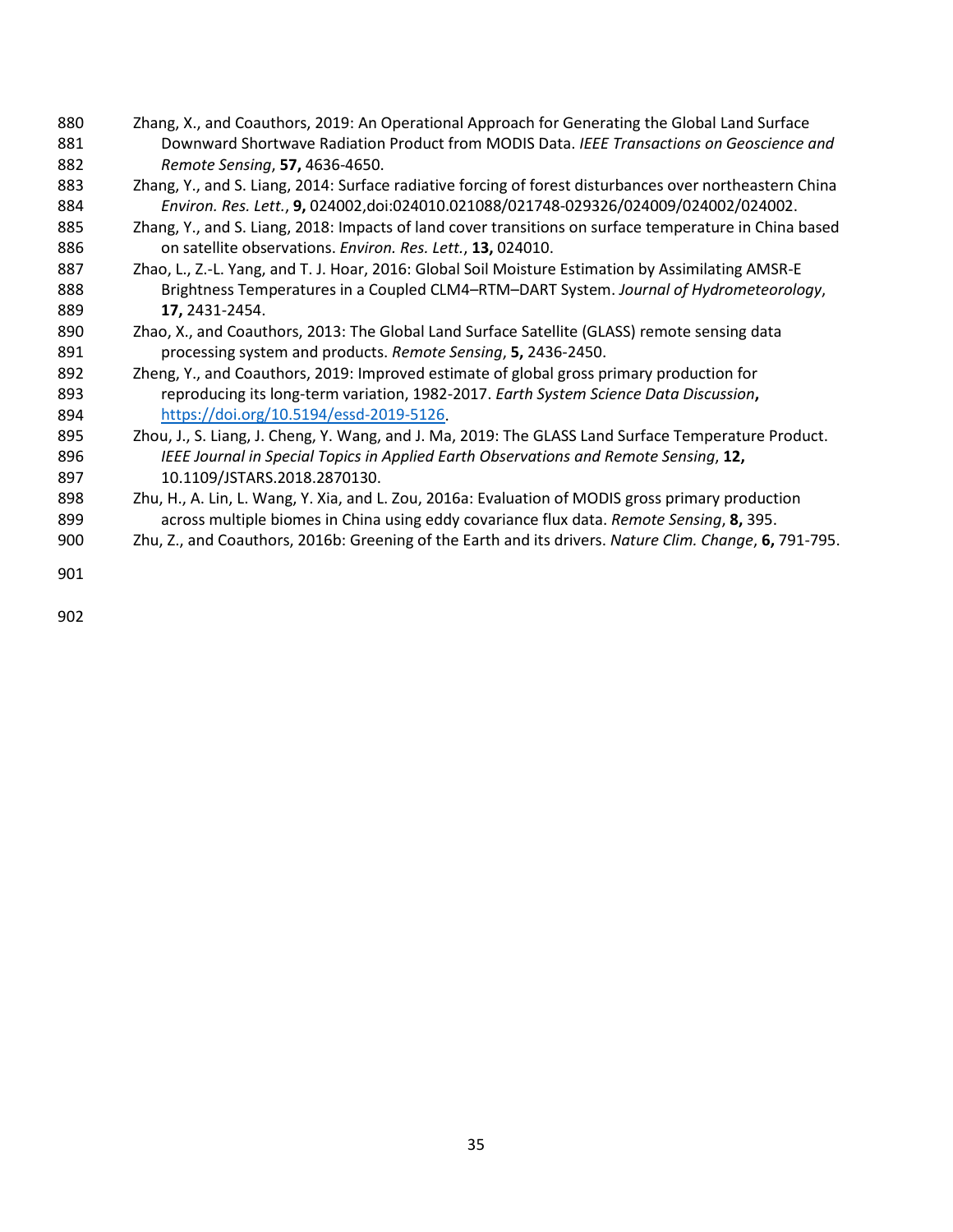| 903 | <b>Table Caption List:</b> |
|-----|----------------------------|
|-----|----------------------------|

| 904 | Table 1 Characteristics of the GLASS products (Version 4). Products 1, 2, 7, 8, 9 and 11     |
|-----|----------------------------------------------------------------------------------------------|
| 905 | correspond to the essential climate variables (ECV). Both shortwave net radiation, which can |
| 906 | be calculated by products 2 and 5, and longwave net radiation, which can be calculated by    |
| 907 | products 3, 7 and 8, are also ECVs.                                                          |
| 908 | Table 2 Validation results of four daytime/daily Rn products against in-situ measurements    |
| 909 | (36,733 samples).                                                                            |
| 910 |                                                                                              |
| 911 |                                                                                              |
| 912 | <b>Figure Caption List:</b>                                                                  |
| 913 | Fig. 1. Validation of the V4 GLASS shortwave albedo product (6035 samples from the FLUXNET   |
| 914 | LaThuile Opened dataset).                                                                    |
| 915 |                                                                                              |
| 916 |                                                                                              |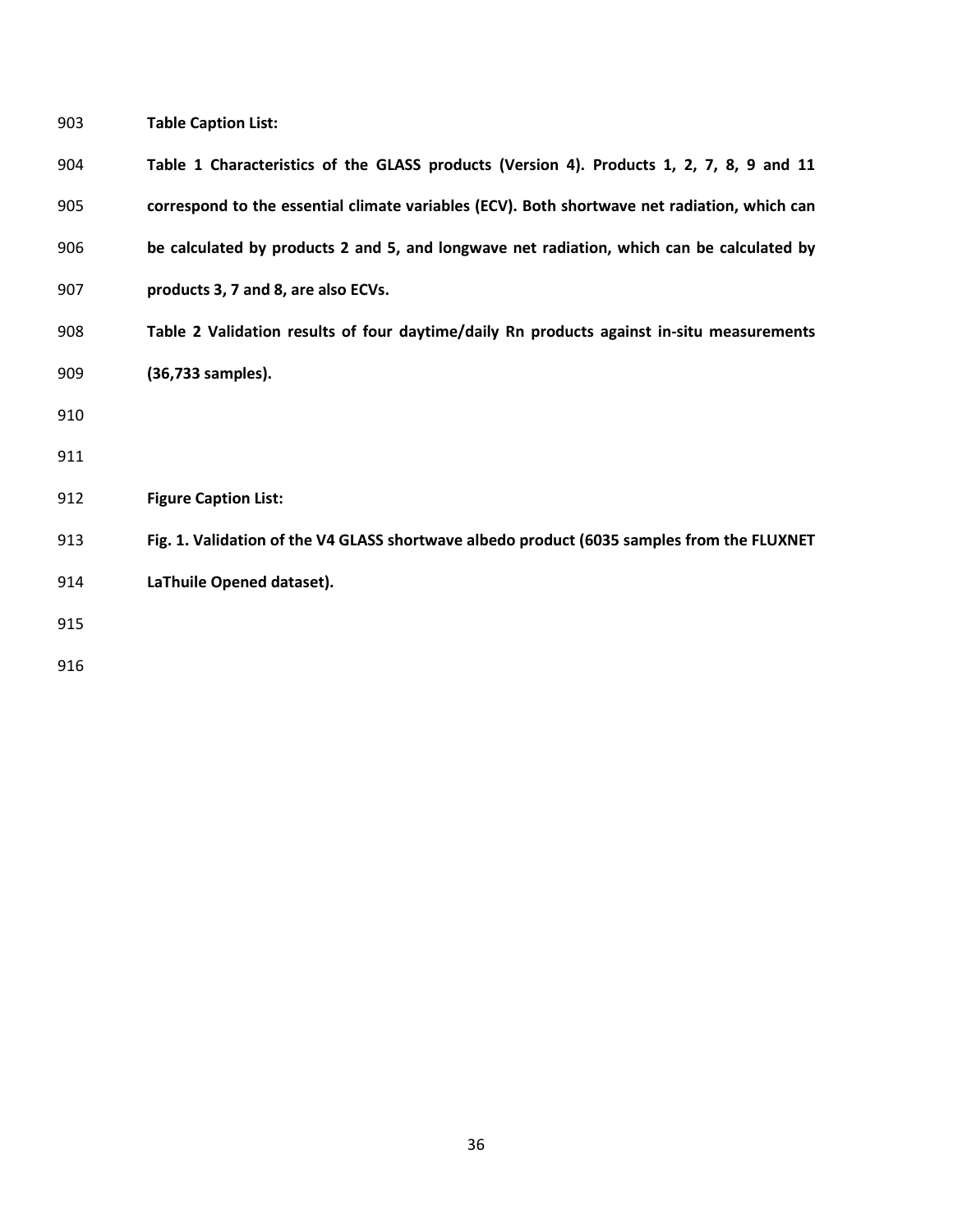**Table 1 Characteristics of the GLASS products (Version 4). Products 1, 2, 7, 8, 9 and 11 correspond to the essential climate variables (ECV). Both shortwave net radiation, which can be calculated by products 2 and 5, and longwave net radiation, which can be calculated by products 3, 7 and 8, are also ECVs.**

| No.                     | Product                                                               | <b>Temporal</b><br><b>Temporal</b> |               | <b>Spatial resolution</b>           |  |
|-------------------------|-----------------------------------------------------------------------|------------------------------------|---------------|-------------------------------------|--|
|                         |                                                                       | range                              | resolution    |                                     |  |
| $\mathbf{1}$            | Leaf Area Index                                                       | 1981-2018                          | 8 days        | 0.05° from AVHRR<br>500m from MODIS |  |
| $\overline{2}$          | <b>Broadband Albedo</b>                                               | 1981-2018                          | 8 days        | 0.05° from AVHRR<br>1km from MODIS  |  |
| $\overline{\mathbf{3}}$ | <b>Broadband Emissivity</b>                                           | 1981-2018                          | 8 days        | 0.05° from AVHRR<br>1km from MODIS  |  |
| 4                       | Photosynthetically Active<br>Radiation                                | 2000-2018                          | daily         | $0.05^\circ$                        |  |
| 5                       | Downward Shortwave<br>Radiation                                       | 2000-2018                          | daytime/daily | $0.05^\circ$                        |  |
| 6                       | Downward Longwave<br>Radiation                                        | 2000-2018                          | instantaneous | 1km                                 |  |
| $\overline{7}$          | All-wave Net Radiation                                                | 2000-2018                          | daily         | $0.05^\circ$                        |  |
| 8                       | Land Surface<br>Temperature                                           | 1981-2000                          | instantaneous | $0.05^\circ$                        |  |
| 9                       | <b>Fraction of Absorbed</b><br>Photosynthetically Active<br>Radiation | 1981-2018                          | 8 days        | 0.05° from AVHRR<br>500m from MODIS |  |
| 10                      | <b>Fractional Vegetation</b><br>Cover                                 | 1981-2018                          | 8 days        | 0.05° from AVHRR<br>500m from MODIS |  |
| 11                      | Evapotranspiration                                                    | 1981-2018                          | 8 days        | 0.05° from AVHRR<br>1km from MODIS  |  |
| 12                      | <b>Gross Primary</b><br>Production                                    | 1981-2018                          | 8 days        | 0.05° from AVHRR<br>500m from MODIS |  |